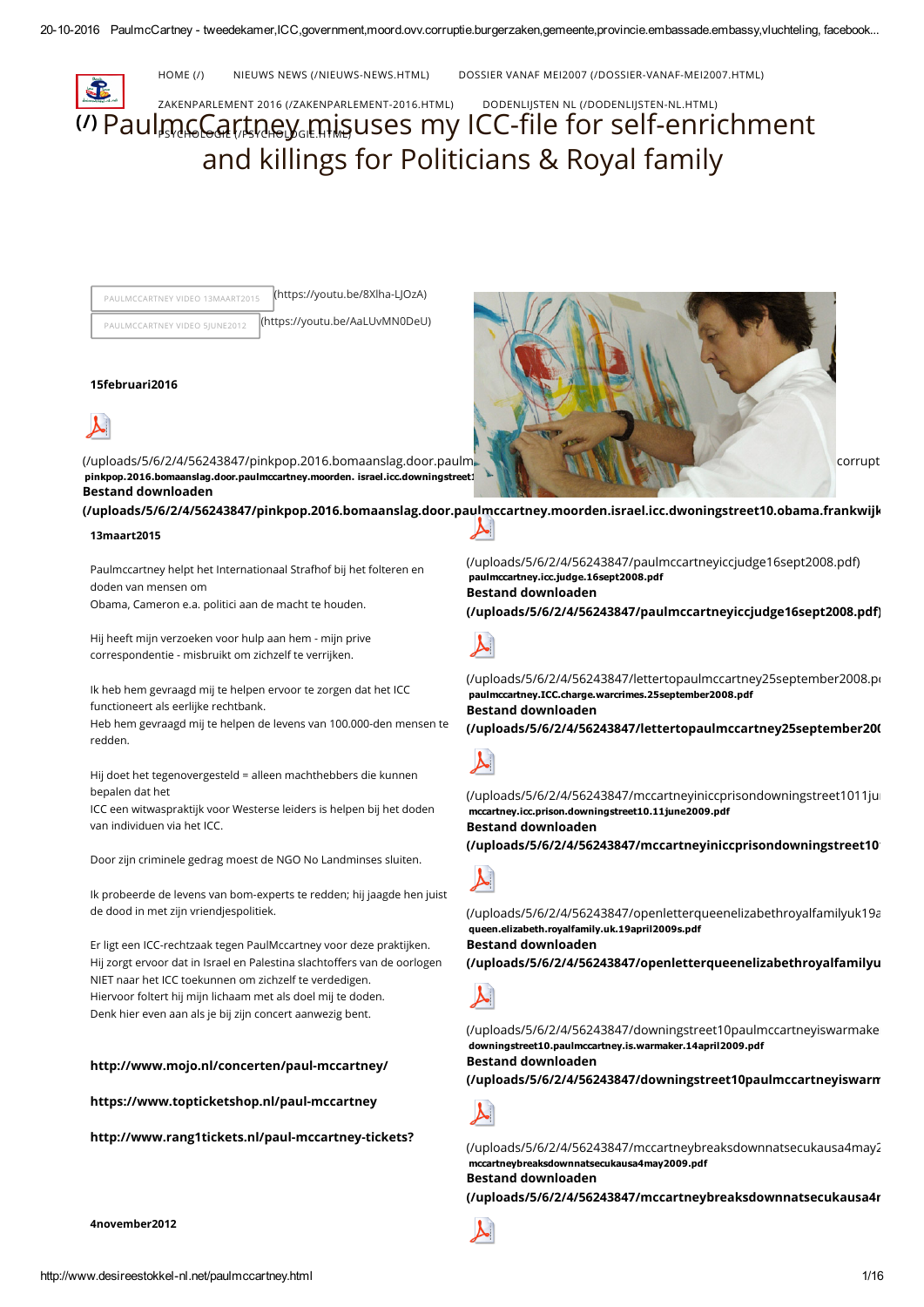

[\(/\)](http://www.desireestokkel-nl.net/) Cartney wants the International Criminal Court to be a Hitlercourt.  $\tilde{F}$ or his own fam $\delta$ Geg $\beta$ b $S$ નિર્દીન (/r $\delta$ Pel $S$ નિર્દીન $\delta$ h $\delta$ h $\delta$ b $\delta$ liticians.

His wife Nancy Skevell is behind this; she was or is connected to the Asil.org

USA-lobby within ICC.... via Lawyers in her life.

This is a Corruption-relationship between ICC and USA.

The McCartneys get away with any type of crime.

David Frost interviews PaulmcCartney = trigger to more war in Middle-East.

# http://www.aljazeera.com/programmes/ frostovertheworld/2012/11/201211384338112420.html

#### 5june2012

# <https://youtu.be/AaLUvMN0DeU> (https://youtu.be/AaLUvMN0DeU)

In a video I explain the true terrorism-risk behind London2012. Paulmccartney is a warcriminal - a Hitlerfreak - who is kept a VIP by the BBC, Buckinghampalace & London2012... for reasons of kapitalism.

McCartney has proven to me hat he wants the

InternationalCriminalCourt to stay a Hitlercourt.

McCartney did not want to help me turn ICC into a fair courtsystem for individuals.

He only wants to steal from me, torture me and try to murder me. He did neither want to anticipate on a war between Israel & Palestina.

He wanted to take sides for Israel.

He is rewarded for it by Obama with the Gershwin & Kennedyprize. After this reward and my exposure of the truth, he suddenly became a baordmember of The Onevoicememovement.

This movement kicked me out of the building because they don't want to work with lawyers, courtsystems to end the wars.

They only want to have a VIP-statusquo. So, this movement wanst people to die.

Mccartney is under a death-threat of angry Moslims.

And now Buckinghampalace refuses to remove him from The Diamond Jubilee and London2012.

Buckinghampalace wants terrorism-risks BBC is lying about ICC, PaulmcCartney & terrorism for reasons of money.

BBC has made many documentaries on warzone.

These are all lies when you put them next to the truth about ICC. BBC wants to keep the lie alive, because those documentaiers are GIGA-salesproducts.

BBC rather distributes war & terrorism than that they build truth & justice.

http://www.bbc.co.uk/news/

#### 11februari2012

[\(/uploads/5/6/2/4/56243847/stellamccartneylondon2012terrorismicc14j](http://www.desireestokkel-nl.net/uploads/5/6/2/4/56243847/stellamccartneylondon2012terrorismicc14july2010.pdf) RƏHNEGG<sup>artney</sup>NFEUWSSPEVVS:UNIFEUWSESNEWSSFAMAT D<del>ossIERPGANARYWEI20391,ZBOSSIERFGANAFYRAE12009</del>,HTML) Bestand downloaden

(/upłoads/6/6/2/4/56243847/stellamccartneylondon2012terrorismic



[\(/uploads/5/6/2/4/56243847/gelredomepaulmccartneyterrorismpolicein](http://www.desireestokkel-nl.net/uploads/5/6/2/4/56243847/gelredomepaulmccartneyterrorismpoliceinformed18nov2009.pdf) gelredomepaulmccartneyterrorismpoliceinformed18nov2009.pdf Bestand downloaden

[\(/uploads/5/6/2/4/56243847/gelredomepaulmccartneyterrorismpoli](http://www.desireestokkel-nl.net/uploads/5/6/2/4/56243847/gelredomepaulmccartneyterrorismpoliceinformed18nov2009.pdf)

# Time to put life between Paul & me on 1 page

Why am I so angry with this man? I asked him to rescue my life and this is a realy big thing.

He and I 'leveled' in 2008 more than you can see here. I explained everything about the way NL-ers torture & kill residents. How ICC builds war...

Me, being rescued from torture & death, is No virutal-game on the Web!

I understand that he's not an average individual who can fly around the world unknown.

Schiphol-airport is not going to remain silent when his plane lands.... But there are always solutions present for important talks & meetings.

The fact that I may not die - and that I need a famous private powerful individual to take me away from hell - is the difference between more Wars or more Peace on Earth.

Paul is a man who thinks:

'O, D. is doing well..., she can write to me or about me... Let it be'. In this case that attitude has caused more Wars!

It also has made people who want me death - want my ICC-case to be a useless lawcase - stronger.

ICC-employees are now more violent than they were a year ago. they laugh mein the face, because nobody wants to invest in me, to make me stronger. to ease my pain, to make me more powerful on planet Earth...

Me, writing here is not going to stop the obsessions of ICC-employees! On the contrary....

My websites are not going to provide in more 'safety at work' for NGOs like NoLandmines.UK, because the highest court on Earth is free to be a lobby- & assasinationcentre.

And see what happens....

Parliaments consider themselves to be above the law... and become more violent every week.

In NL, the media is not going to change.

BE-media is more fair to the people; BE-parliament is less corrupt. BE-supreme court sets limits to corruption & favourism.

The explosion of Wars on Earth and the implosion of NL are strong negative powers, free to grow in hatred.

The investment-system I want from Paul is fair, cheap, social and highly powerful.

I want him to give me a loan of 10.000 euro's in a letter with his business-addresson it. To be payed back from the payment for the damage which I have to get from my ICC-case.

By implementing this system - me next to Paul in the media - ICC can No longer be partial to NL, UN, EU or NATO.

Those organisations will be forced to build a anti-war-system...

I am angry with Paul. He refuses to be civilized and makes his 'criminalattitiude' centrepoint of a row between him & me.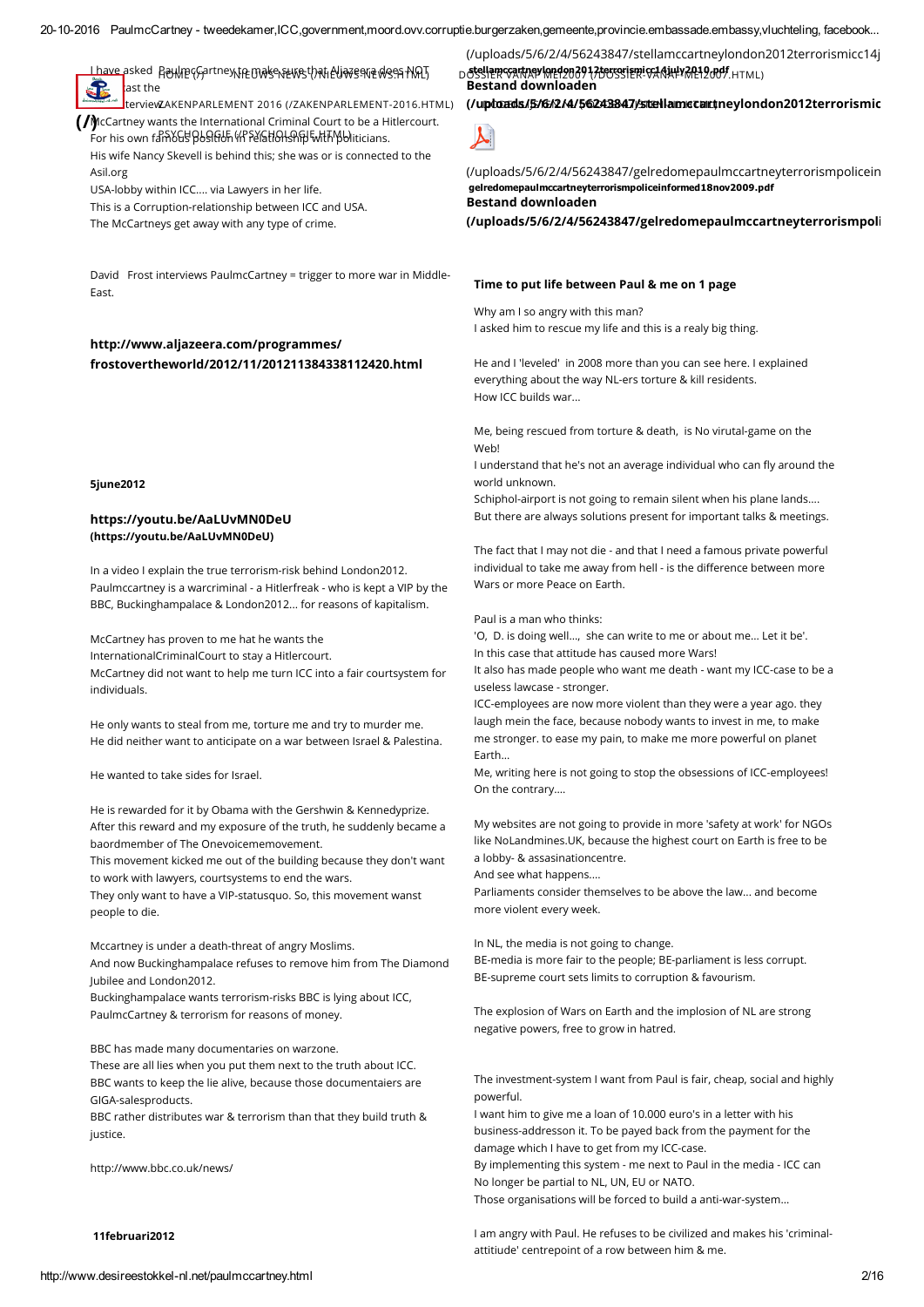|                                                                                                                                                               | This has nothing to do with 'supporting a war-victums who needs to<br>DOSSER WANAF MEI2007 (/DOSSIER-VANAF-MEI2007.HTML)             |  |
|---------------------------------------------------------------------------------------------------------------------------------------------------------------|--------------------------------------------------------------------------------------------------------------------------------------|--|
| sme-gevaar                                                                                                                                                    | His stubborness comes with the megalomania inherent to a Saint,                                                                      |  |
| ht aan ZijhK Einst Pulitein Ein Ts 2aell 6 (/ZM ok Can Praesy Lewill Bis Thoso (V ac HTM L)<br>$\left(\sqrt{3}A+1\right)$ Israel in Iran.                     | but that m by stum ed him on the war than the rH who has adjusted himself<br>with the NL-war-makers -. Hell in expansion!            |  |
| Hij saboteert her Kall Let He Kall (8816 geslacht Erfelt), door mij te                                                                                        |                                                                                                                                      |  |
| negeren<br>en prijzen in ontvangst te nemen van presidenten die óók oorlog                                                                                    | At the cost of my life and that of aid-workers who mean well                                                                         |  |
| willen.                                                                                                                                                       | I am also angry because he's crude!                                                                                                  |  |
|                                                                                                                                                               | For my self-defence I have to write articles on my websites I don't want                                                             |  |
| 24september2011                                                                                                                                               | to write.<br>Its to painful for my body-soul-spirit.                                                                                 |  |
|                                                                                                                                                               | I have to defend myself against the activities of a man who pretends he                                                              |  |
| Mccartney causes terrorism-danger during London2012 = suddenly is<br>on the                                                                                   | want peace, but only when it comes freely to him, by wind.<br>I asked him to rescue my life, not to use my request against meas if I |  |
| Web 'that mcCartney is never asked for London2012' = $1$ don't know<br>what the truth is.                                                                     | am an inferiour kind of animal, a cockroachor so                                                                                     |  |
|                                                                                                                                                               | He doesn't want to work together with me, neither wants to set me                                                                    |  |
|                                                                                                                                                               | free with truth!                                                                                                                     |  |
| BBC is making fun of the fact that PaulmcCartney is a                                                                                                         | Paul's behavior causes more Wars; he doesn't want to learn to                                                                        |  |
| sadist/psychopath who wants people to be killed for his<br>VIP-lifestyle and wants to triggers war & terrorism = BBC                                          | anticipate on this.<br>Doesn't want to educate himself with methods that bring EQ-security                                           |  |
| refuse to investigate on the truth about mcCartney in                                                                                                         | or even Peace.                                                                                                                       |  |
| connection with the International Criminal Court, Israel,                                                                                                     | He doesn't care for me as a person, while I am the most important                                                                    |  |
| Obama, Palestina and life in warzone.<br>(/uploads/5/6/2/4/56243847/bcc._palestina._israelpaulmccartney_.icc.b\\?\?inghinthe EU for worldpeace at the moment. |                                                                                                                                      |  |
|                                                                                                                                                               |                                                                                                                                      |  |
| 20june2011                                                                                                                                                    | Result:<br>Paul watches me fight, me being tortured and killed by ICC, NL-                                                           |  |
|                                                                                                                                                               | parliament, NL-media.                                                                                                                |  |
| PaulmcCartney & Nancy Skevel want children with cancer                                                                                                        | Doesn't want to search for methods to turn hell into a walhalla                                                                      |  |
| to be at risk for terrorism-danger. FBI.MTA and other<br>warned. McCartney & Skevel are both psychopaths who                                                  | As a war-victum I don't have to be so civilized 'that I have to wait in war-                                                         |  |
| want fellow human beings to suffer for their VIP-lifestyle,<br>20june2011                                                                                     | zone for a VIP to recover from a dangerous marriage with another<br>VIP' before he rescues my life                                   |  |
| (/uploads/5/6/2/4/56243847/paulmccartney.fbi.beatles.warcrimes.ngo.mta.children.cancerpdf)                                                                    |                                                                                                                                      |  |
|                                                                                                                                                               | make other decisions in his relationships                                                                                            |  |
| I will do everything possible to get PaulmcCartney in prison for 'crimes                                                                                      | Say:'I don't want to help you, you can drop death. It doesn't matter to<br>me', for example.                                         |  |
| against humanity'.                                                                                                                                            |                                                                                                                                      |  |
| Request for people in warzone:                                                                                                                                | Dr Sir Paul mcCartney is not confused.                                                                                               |  |
| 'Please don't put bombs on children with cancer'.                                                                                                             | Simply to proud to admit that he has made a horrifying mistake, in<br>connection with me, Israel and others                          |  |
| I know Nato, ICC, UN, & EU and many other organisations kill your                                                                                             |                                                                                                                                      |  |
| children for FUN.                                                                                                                                             | I can't remove him from my websites of live 'as if he doesn't exist'.                                                                |  |
| But there's only 1 way outand thats to put EU-leaders in ICC-prison                                                                                           | NLF-readers trust me, because they can follow my thinking- &                                                                         |  |
| I want PaulmcCartney to suffer as much as you do Oh, yes believe                                                                                              | behavioral-pattern over a number of years.<br>When I suddenly remove him, people will lose trust in me.                              |  |
| me! This monster has complicated my ICC-case and laughs about it.                                                                                             | Ask themselves:'why is Desiree suddenly rewriting history'?                                                                          |  |
| And has sabotaged justice for warvictims simply because he wants to<br>end his life on Earth in his Beatle VIP-lifestyle and screwing an                      | Kill him, for sure                                                                                                                   |  |
| American Beauty named Nancy Skevel '.                                                                                                                         | When I 'let him be' he increases danger in the lives of people linked<br>to me. He has turned himself into a Dutch war-maker.        |  |
|                                                                                                                                                               | So, there's only 1 solution:                                                                                                         |  |
|                                                                                                                                                               | He has to undo his mistakes in deliberation with meThe longer he                                                                     |  |
| 8september2010                                                                                                                                                | waits, the more painful consequences will be.                                                                                        |  |
| Obama rewards PaulmcCartney again for warcrimes.                                                                                                              | Desiree                                                                                                                              |  |
| Kennedy-prize, 8 sept2010.                                                                                                                                    |                                                                                                                                      |  |
| (/uploads/5/6/2/4/56243847/obamarewardspaulmccartneyagainforwarcrimeskennedyprize8sept2.pdf)                                                                  |                                                                                                                                      |  |
| Obama & mcCartney both sabotage justice for warvictums, aid-<br>workers & soldiers.                                                                           | Paul and I took off very well in 2008                                                                                                |  |
| So does Oprah Winfrey = she wants slavery, now she igores my                                                                                                  | But he doesn't want to talk to me in a civilized way about NLF Young                                                                 |  |

adults or my ICC case.

Doesn't want to analyze how he personally contributes to more HEL in

ICC-case.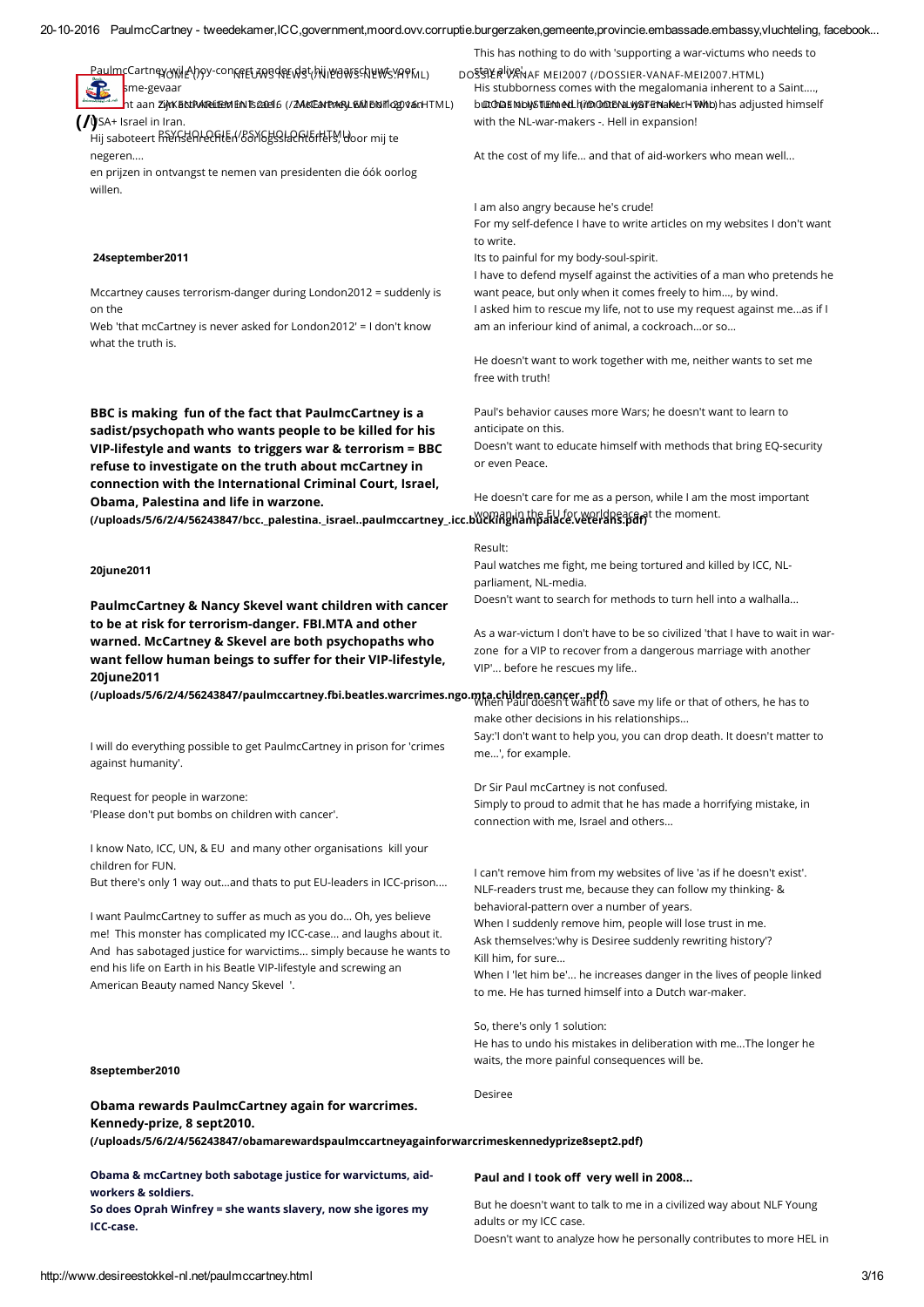I can only email the FBI, hoping that they will stop Obama, my life and even to more war on Earth. <u>mcCar</u>tney and ဂျွမ်း၉ှrs involved ws NEWS (/NIEUWS-NEWS.HTML) DOSSIER VANAF MEI2007 [\(/DOSSIER-VANAF-MEI2007.HTML\)](http://www.desireestokkel-nl.net/dossier-vanaf-mei2007.html) McCartney has misused my ICC-case for his security during the Tel 36 AVIVO COENCENTEN NL (/DODENLIJSTEN-NL.HTML) 5june2010 ZAKENPARLEMENT 2016 [\(/ZAKENPARLEMENT-2016.HTML\)](http://www.desireestokkel-nl.net/zakenparlement-2016.html) DODENLIJSTEN NL [\(/DODENLIJSTEN-NL.HTML\)](http://www.desireestokkel-nl.net/dodenlijsten-nl.html) [\(/\)](http://www.desireestokkel-nl.net/) PSYCHOLOGIE [\(/PSYCHOLOGIE.HTML\)](http://www.desireestokkel-nl.net/psychologie.html)Without talking to me or ICC about it! this has resulted in more hel for me personally... Gershwin prize = war-criminal prize --- President Obama rewards Paul mcCartney for committing warcrimes in And the Gaza-war. connection with the International Criminal Court (https://www.whitehouse.gov/the-press-office/remarks-president-When mcCartney would have been civilized to me before departure to Tel Aviv, the Gaza-war would most likely not have taken place! presenting-library-congress-gershwin-prize-popular-song-sir-paul-) Israel would have been forced to think & talk about the Int.Criminal Court as a solution for Email to Obama & Paul mcCartney on the fact that local conflicts with Gaza. Gershwinprize will cause death soldiers & civilians in warzone, 5 june 2010 (**/uploads/5/6/2/4/56243847/gershwinprize=warcriminalprizeobamapauì)<del>በ\የረበየርክ\eySfunde)ທີ່</del> and the sunclear about his positive** contribution to Peace... There's only 1 conclusion left: Paul mcCartney is a narcist who wants people to suffer for him. It makes him feel important when his name is linked to people in 3december2009 warzone. Nice for in the history-books. But, he doesn't want do anything at all to minimalize the pain in the life At this moment Paul mcCartney speeches at the EU-parliament on of a lawless person. global heat. He doesn't want people in hel to have means & opportunity to change their lives for the better...and make Earth a better place. This proves that politicians only want to kill people...and want to rescue He misused my ICC-case. the lives of the upperclass criminals! Caused more pain & hel in my body; complicated this lawcase. He They protect mcCartney while there's an ICC-lawcase against him, now observers me being tortured & killed by ICC-employees. he enriches himself at the cost of lives of warvictums, aidworkers, Takes sides for politicians - like Obama - who use him as a cover for soldiers & civilians in warzone. their war-crimes. And..mcCartney uses Obama as a cover for his war-crimes in I am going to press charges against EU-presidents Jerzy Buzek & connection with me ICC-case & his Tel Aviv-concert too. Edward mcMiller Scott with the Int.Criminal court for supporting a private entrepreneur named mcCartney, an official warcriminal . mcCartney kills people in warzone, because that makes him feel VIP. I have given him time to 'undo his mistake'. given him a legally valid solution in june 2009. but he rather brings lawless lives & pain to people who have no 2december2009 perspective on a better future in their lives. Charge with ICC against Gelredome for facilitating & making money out of mcCartney-concert [\(/uploads/5/6/2/4/56243847/gelredomepmccartneyiccchargeknoops2dec2009.pdf\)](http://www.desireestokkel-nl.net/uploads/5/6/2/4/56243847/gelredomepmccartneyiccchargeknoops2dec2009.pdf) 28 september 2009 Paul mcCartney, Gelredome goes ahead with the mcCartney -concert, although its forbidden by NL-law to coöperate with mcCartney... When there is an organogram for Saints in the Galaxy, you consider yourself to be the Top-CEO- Galaxy-Saint .... But you stay hateful & revengeful towards me, while its Nancy Skevells who screws you into ICC-prison! 20 november 2009 US Library of Congres accepts my warning in connection I put you in ICC to save your youngest daughter's life = make sure she will have access to courtsystems in the future! with terrorism-danger caused by Paul mcCartney. [\(/uploads/5/6/2/4/56243847/uslibraryofcongresacceptsicclawcasepaulmccartney20nov2009.pdf\)](http://www.desireestokkel-nl.net/uploads/5/6/2/4/56243847/uslibraryofcongresacceptsicclawcasepaulmccartney20nov2009.pdf) How are you going to explain to Beatrice...that.... mcCartney is suppose to receive the Gershwin prize in 2010 for his You take away her access to International Courts...and don't care for lifetime occupation het legal position ? 'Popular song-performances' out of hands from US Libray of Congres. This must be including his rude & druce behavior towards lawless-Your narcistic Love-life with Nancy is based on lies about relationships & religion? While you will receive many more threats, due to your Evilpeople and aidworkers/soldiers = his crimes against humanity. minded connection with me & ICC. Nancy manipulates you in ICC-prison = she wants Beatrice to live FBI reads my websites weekly. without a normal intelligent father ? Her older brother & sisters don't do anything at all .... to make sure US Library of Congres announces Gerswhin-prize for that she has Fairness & Justice in her life...?

20102016 PaulmcCartney tweedekamer,ICC,government,moord.ovv.corruptie.burgerzaken,gemeente,provincie.embassade.embassy,vluchteling, facebook...

mcCartney [\(http://www.loc.gov/today/pr/2009/09-230.html\)](http://www.loc.gov/today/pr/2009/09-230.html)

When the Whitehouse gives Paul mcCartney this prize in 2010 , this will result in the death of soldiers & civilians in warzone. Because the Whitehouse proves over and over again: 'that they don't want civilians in warzone to have acces to fair

The mcCartney's are 1 rotten narcistic family, who even kill eachother

There's 1 hugh difference between you and me Paul...

for Fame & Money.

'You only Love Fame & Money.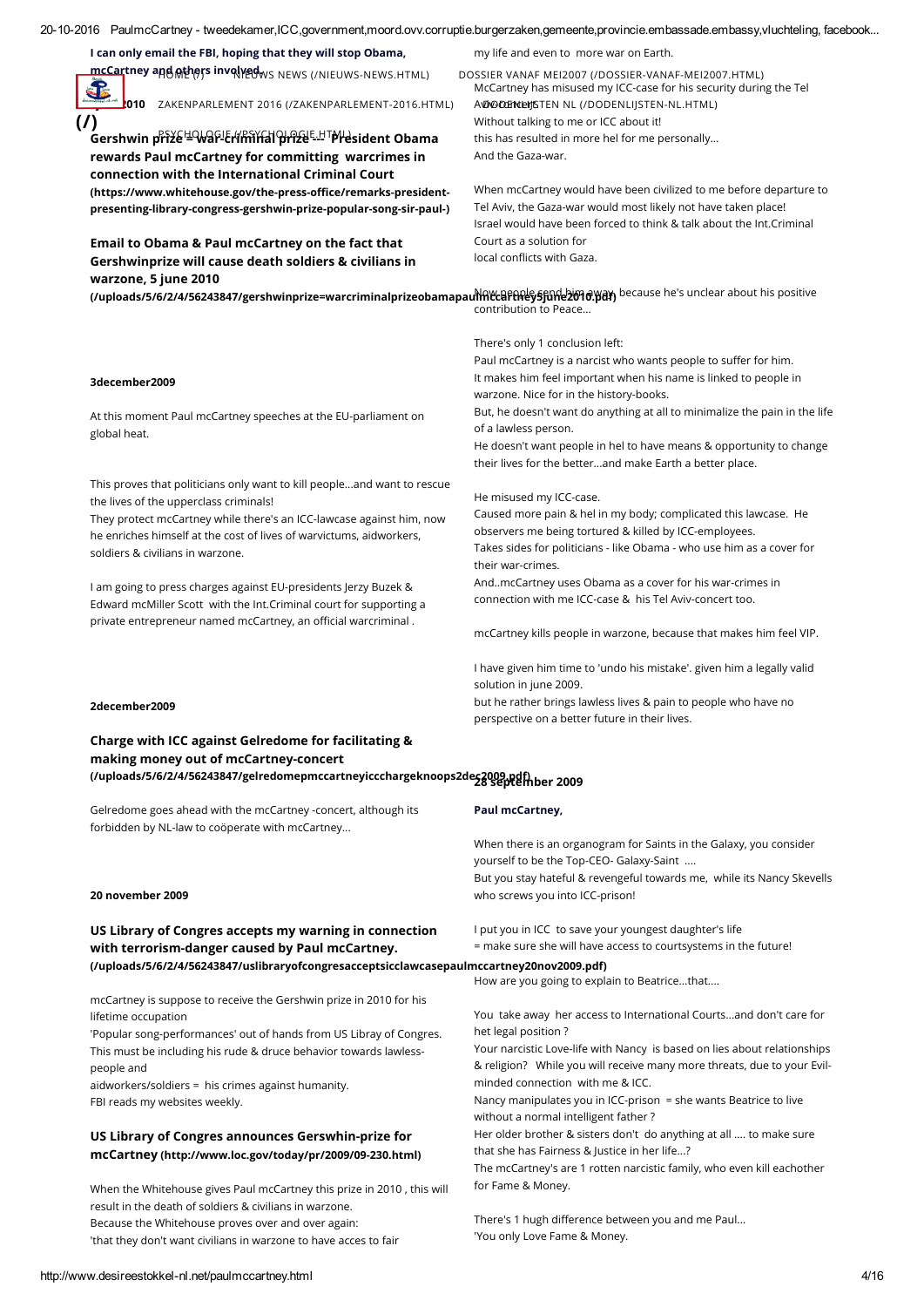courtsystems'.

**Whouse want the Int.Criminal Court to stay a Lobby-& Assisination-**

awareZOAKENENTAARLUENALENDE. DONAKEN ARLEMENT 2006 KOMMENTAREN ARLENDER ARLENDER ARLENDER ARLENDER ARLENDER ARL [\(/\)](http://www.desireestokkel-nl.net/) hitehouse keeps Balkenende out of ICC-prison what will result in PVV Geert Wilders as the HeQPIF estatin of NP의 wall Indeportation of Moslims from EU. . .

So does mcCartney, who only misuses my ICC-case for more fame & money on his bankaccount. McCartney has no plans to rescue human lives at all!

I try to stop the Gelredome-concert of mcCartney on 9dec2009, because mcCartney can be threatend or killed, what will trigger war in NL instantly.

The hidden group angry people who already plan to vote for Wilders or arousal to remove established MPs with - will come forward with their frustrations.

McCartney doesn't care... for the consequences of his behavior!

#### Sóóóóóóó......!?

Whitehouse rewards mcCartney with the Gershwin-prize for being 'such a perfect murderer', while Taliban clearly states:

'We have no plans to attack USA, we are a local- working group...and USA must leave for peace'.

USA want to send 34000 more troups to Afghanistan, while civilians will not get acces to ICC-courtsystems for the coming years.

When mcCartney accepts this prize, this will prove I am right. = he only cares for himself...and kills people who live in hel/warzone for it.

I asked mcCartney to rescue my life in order to help me rescue the lives of at least a few million other war-victums linkes to the Int.CriminalCourt... and he starts to torture me...and build war...

# 18november2009

Tegen mcCartney ligt een rechtzaak bij het Internationaal Strafhof. Hij gebruikt zijn bijdrage aan mijn websites/rechtzaak tegen Balkenende & co NIET om rechtvaardigheid voor iedereen te realiseren Hij wil de vrijheid hebben om zichzelf te verrijken ten koste van mensenleven. Hij heeft mijn ICC-rechtzaak en macht in de Moslimwereld misbruikt als 'gratis beveiliging voor zijn Tel Aviv-concert'. mcCartney 'gaat over lijken' en geniet hiervan... Wij hebben het over mijn lijk, dat van hulpverleners die mijnen

onschadelijk maken en anderen die in een oorlog leven/werken.

#### 8september2009

| <b>HeatherMills &amp; BeatriceMcCartney, 8sept2009</b>                 | She agrees w  |
|------------------------------------------------------------------------|---------------|
|                                                                        | my sites, but |
| (/uploads/5/6/2/4/56243847/heathermillsbeatricemccartney8sept2009.pdf) |               |
|                                                                        |               |
|                                                                        |               |

Letter in which I explain to Heather - and mcCartney - how they have to educate Beatrice under given circunstances = Paul will end his life in ICC-prison.

#### 5september2009

# PaulmcCartney danger for Prince William & Harry [\(/uploads/5/6/2/4/56243847/paulmccartneydangerforprincewilliamharry.pdf\)](http://www.desireestokkel-nl.net/uploads/5/6/2/4/56243847/paulmccartneydangerforprincewilliamharry.pdf)

In this mail I explain Buckingham palace & Downingstreet 10 'how mcCartney endangers lives of people when he screws his USA-VIPgirlfriend Nancy Skevells in front of the camera, only to prove that he can do whatever he wants to do'.

http://www.desireestokkel-nl.net/paulmccartney.html 5/16

I only Love the Galaxy = money is a tool... to make Love work....'

I can explain to Bea 'why I had to put you in prison'... Self-protection, selGestelt/s& self-ktd m schoolsnous.TEN-NL.HTML) [HOME](http://www.desireestokkel-nl.net/) (/) NIEUWS NEWS [\(/NIEUWS-NEWS.HTML\)](http://www.desireestokkel-nl.net/nieuws-news.html) DOSSIER VANAF MEI2007 [\(/DOSSIER-VANAF-MEI2007.HTML\)](http://www.desireestokkel-nl.net/dossier-vanaf-mei2007.html)

> You can't explain to her 'why you made fun out of my request to recue my life - and that of others - and.... why you wanted to be put into ICCprison...

= you are a scroodge who doesn't want to invest in social healty systems

= don't want to give people in need an opportunity to grow into a better life first... and repay you for your trust later....

You are supposed to be her 'father role-model' = not her futuredemolisher.

Supposed to give her 'Definitions for detour' without stealing them from me... or sabotaging higher powers.

Gods & Goddesses have given you 'Behold my heart, Beyond mankind'...for Beatrice... For her life in 'the Age of Stupid'. Not for your criminal relationship with Nancy Skevells.

I am suppose to bring you to your own start in the Galaxy, on the condition that you give me 'Vocalize Vulcano's Voyage'.

Sometimes I miss 'Defenitions for Detour', the nice parts....

You must chose between Beatrice & Nancy.... This is not 'Americans next-top-model'; I am not in competion with Nancy for a sex-life with you.

I simply don't want to be bombed because of her...or you... I want o close my ICC-case for 'Love for Mankind'.

Why is it so difficult to chose for a better life for Beatrice?

# Desiree

#### Oprah Winfrey from 2007 until now

Oprah Winfrey wants Slavery & Terrorism! She boycots legal solutions to major problems for the people.

I gave Oprah Winfrey acces to my lawcase with the Int.Criminal Court in september 2007. When you watch her shows you believe 'that she wants to stop racism and other crimes against humanity'. I can No longer believe her!

She handles in a way that some powerful USA-persons stay powerful. No matter what the consequences are!

ith publication of my letters to her and her husband on doesn't do anything to bring solid Legal Frames to her

My letter to Oprah Winfrey on 1 sept 2008 [\(/uploads/5/6/2/4/56243847/to\\_oprah.pdf\)](http://www.desireestokkel-nl.net/uploads/5/6/2/4/56243847/to_oprah.pdf)

Oprah Winfrey 19 okt 2007 [\(/uploads/5/6/2/4/56243847/persoprah10okt2007.pdf\)](http://www.desireestokkel-nl.net/uploads/5/6/2/4/56243847/persoprah10okt2007.pdf)

My letter to Oprah & Barack Obama, 6jan2008 [\(/uploads/5/6/2/4/56243847/briefoprahbarack6jan2007.pdf\)](http://www.desireestokkel-nl.net/uploads/5/6/2/4/56243847/briefoprahbarack6jan2007.pdf)

Letter to Oprah Winfrey & Barack Obama, 16 april 2009 [\(/uploads/5/6/2/4/56243847/barackobamaoprahwinfrey16april2009.pdf\)](http://www.desireestokkel-nl.net/uploads/5/6/2/4/56243847/barackobamaoprahwinfrey16april2009.pdf)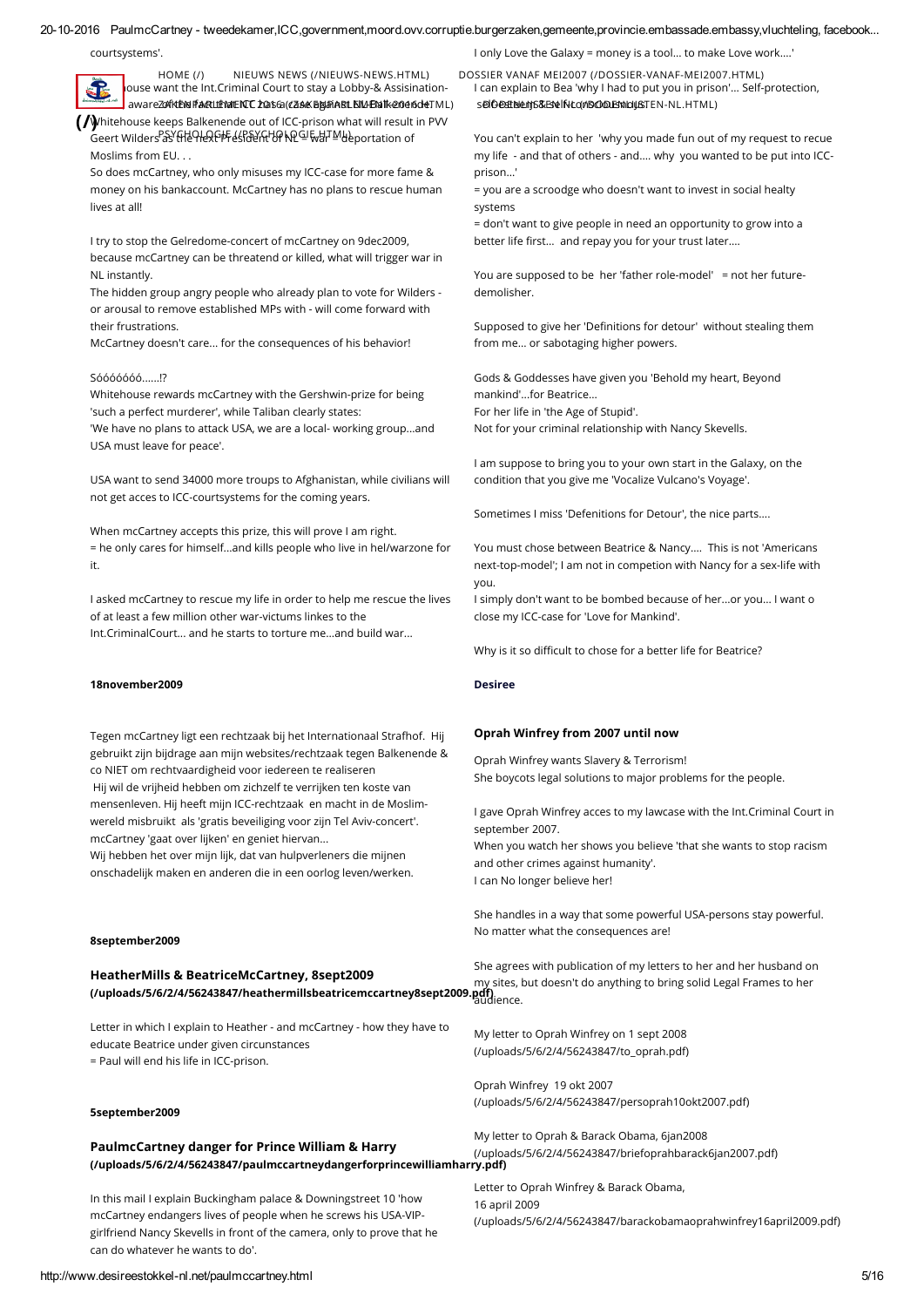

[HOME](http://www.desireestokkel-nl.net/) (/) NIEUWS NEWS [\(/NIEUWS-NEWS.HTML\)](http://www.desireestokkel-nl.net/nieuws-news.html) DOSSIER VANAF MEI2007 [\(/DOSSIER-VANAF-MEI2007.HTML\)](http://www.desireestokkel-nl.net/dossier-vanaf-mei2007.html)

(/) aulmcCartney prefers to stay a Hitler-freak مارد /uploads/5/6/2/456243847/intcrimcourtpaulmccartneydevil30aug2009.pdf)

ZAKENPARLEMENT 2016 [\(/ZAKENPARLEMENT-2016.HTML\)](http://www.desireestokkel-nl.net/zakenparlement-2016.html) DODENLIJSTEN NL [\(/DODENLIJSTEN-NL.HTML\)](http://www.desireestokkel-nl.net/dodenlijsten-nl.html)

#### 4 july 2009

A life without psychoses is much better, isn't it Heather Mills? Vbites

#### 21 june 2009

Message for ChantalCooke Steppppp... away....... from mcCartney! www.londonsdc.org/londonleaders

He's not going to change on his own initiative = 'You've got better things to do than defend yourself against the hel mcCartney builds for you'.

Downingstreet10 recognizes my letter of 11 june2009 for ICC-lawcase against PaulmcCartney [\(/uploads/5/6/2/4/56243847/downingstreet10recognizesicclawcaspaulmccartney21june2009.pdf\)](http://www.desireestokkel-nl.net/uploads/5/6/2/4/56243847/downingstreet10recognizesicclawcaspaulmccartney21june2009.pdf)

## 22 may 2009

Just in time I discovered that DrSirPmcCartney holds talks about a concert in Halifax Canada, on 11 july 2009.

As I expected, he didn't inform the organisation or major of halifax on the danger he carries with him, due to his violent contribution to my ICC-case.

The fact that I - a warvictum with an ICC-case have to Google mcCartney constantly in order to bring security to people he works with, feels like torture to me.

# Major of Halifax Canada takes ICC-case in herent to mcCartney seriously,18may2009

[\(/uploads/5/6/2/4/56243847/mccartneybreaksdownnatsecukausa4may2009.pdf\)](http://www.desireestokkel-nl.net/uploads/5/6/2/4/56243847/mccartneybreaksdownnatsecukausa4may2009.pdf)

UN-Stokkel-mcCartney-ICC, 30june2008 [\(/uploads/5/6/2/4/56243847/emailun-stokkel-mccartney](http://www.desireestokkel-nl.net/uploads/5/6/2/4/56243847/emailun-stokkel-mccartney-icc30june2008.pdf)icc30june2008.pdf) UN-Stokkel-mcCartney ICC, 1aug2008 [\(/uploads/5/6/2/4/56243847/email-un-stokkel](http://www.desireestokkel-nl.net/uploads/5/6/2/4/56243847/email-un-stokkel-mccartneyicc1aug2008.pdf)mccartneyicc1aug2008.pdf) Mills-mcCartney-ICC, 4aug2008 [\(/uploads/5/6/2/4/56243847/email-mills-mccartney](http://www.desireestokkel-nl.net/uploads/5/6/2/4/56243847/email-mills-mccartney-icc4aug2008.pdf)icc4aug2008.pdf) mcCartney cowardICC, 7aug2008 [\(/uploads/5/6/2/4/56243847/emailmccartneycowardicc7aug2008.pdf\)](http://www.desireestokkel-nl.net/uploads/5/6/2/4/56243847/emailmccartneycowardicc7aug2008.pdf) mcCartney in Israel\_2 ICC, 31aug2008 [\(/uploads/5/6/2/4/56243847/emailmccartneyinisraelicct31august2008.pdf\)](http://www.desireestokkel-nl.net/uploads/5/6/2/4/56243847/emailmccartneyinisraelicct31august2008.pdf) mcCartney in Israel ICC, 3sept2008 [\(/uploads/5/6/2/4/56243847/emailmccartneyinisraelicc3sept2008.pdf\)](http://www.desireestokkel-nl.net/uploads/5/6/2/4/56243847/emailmccartneyinisraelicc3sept2008.pdf) mcCartney must be clear on Finances Israel, 6sept2009 [\(/uploads/5/6/2/4/56243847/emailpaulmccartney⸀nancesisraelicc6sept2009.pdf\)](http://www.desireestokkel-nl.net/uploads/5/6/2/4/56243847/emailpaulmccartneyfinancesisraelicc6sept2009.pdf) mcCartney Israel and myInfomation ICC, 12sept2008 [\(/uploads/5/6/2/4/56243847/emailmccartneyinisraelicc3sept2008.pdf\)](http://www.desireestokkel-nl.net/uploads/5/6/2/4/56243847/emailmccartneyinisraelicc3sept2008.pdf) mcCartney misuse my trust for Israel, ICC17sept2008 [\(/uploads/5/6/2/4/56243847/emailmccartneymisusemytrustforisraelicc17sept2008.pdf\)](http://www.desireestokkel-nl.net/uploads/5/6/2/4/56243847/emailmccartneymisusemytrustforisraelicc17sept2008.pdf)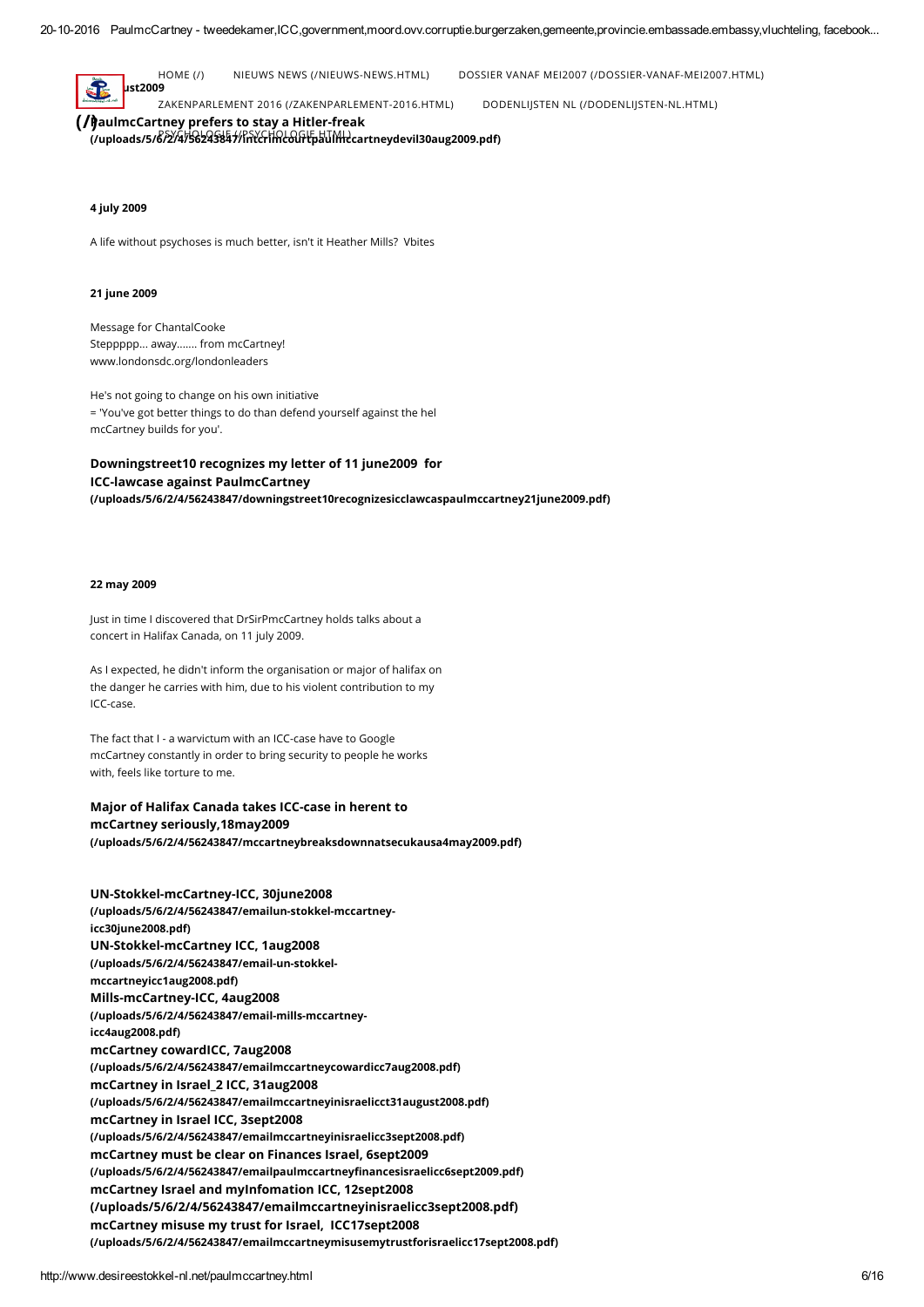mcCartney suicidal audience Israel ICC, 18sept2008 LL**uploads/5/6/2{{{56}43847/@mailmccastneysuicidalawdienseizsraelic6}&sspe&2928;Apdf)\**ei2007 [\(/DOSSIER-VANAF-MEI2007.HTML\)](http://www.desireestokkel-nl.net/dossier-vanaf-mei2007.html) rtney endangers Israel F.Skackleton,18sept2008 [\(/uploads/5/6/2/4/56243847/emailmccartneyendangerslivesinisrael⸀onaskackleton18sept200.pdf](http://www.desireestokkel-nl.net/uploads/5/6/2/4/56243847/emailmccartneyendangerslivesinisraelfionaskackleton18sept200.pdf)[\)](http://www.desireestokkel-nl.net/dodenlijsten-nl.html) ZAKENPARLEMENT 2016 (/ZAKENPARLEMENT-2016.HTML) DODENLIJSTEN NL (/DODENLIJSTEN-NL.HTML) (/mcCartney has to cancel Israelconcert ICC, 20sept2008 [\(/uploads/5/6/2/4/56243847/emailmccarrtneyhastocancelisraelconcerticc20sept2008.pdf\)](http://www.desireestokkel-nl.net/uploads/5/6/2/4/56243847/emailmccarrtneyhastocancelisraelconcerticc20sept2008.pdf) PSYCHOLOGIE (/PSYCHOLOGIE.HTML)Stella mcCartney/ Paul refuses Knowledge, 22sept2008 [\(/uploads/5/6/2/4/56243847/emailstellamccartneypaulrefusesimportantknowledge22sept2008.pdf\)](http://www.desireestokkel-nl.net/uploads/5/6/2/4/56243847/emailstellamccartneypaulrefusesimportantknowledge22sept2008.pdf) mcCartney may not give concert NL , ICC8oct2008 [\(/uploads/5/6/2/4/56243847/emailmccartneymaynotgiveconcertnlicc8oct2008.pdf\)](http://www.desireestokkel-nl.net/uploads/5/6/2/4/56243847/emailmccartneymaynotgiveconcertnlicc8oct2008.pdf) mcCartney has to be put in ICC for Security, 25oct2009 [\(/uploads/5/6/2/4/56243847/emailmccartneyhastobeputiniccsecurity25oct2009.pdf\)](http://www.desireestokkel-nl.net/uploads/5/6/2/4/56243847/emailmccartneyhastobeputiniccsecurity25oct2009.pdf) mcCartney pays wrong people securitymoney, 31oct2008 [\(/uploads/5/6/2/4/56243847/emailmccartneypayswrongpeoplesecuritymoney31oct2008.pdf\)](http://www.desireestokkel-nl.net/uploads/5/6/2/4/56243847/emailmccartneypayswrongpeoplesecuritymoney31oct2008.pdf) mcCartney only misuses me for his business ICC, 2nov2008 [\(/uploads/5/6/2/4/56243847/emailmccartneyonlymisusesmeforhisbusinessicct2nov2008.pdf\)](http://www.desireestokkel-nl.net/uploads/5/6/2/4/56243847/emailmccartneyonlymisusesmeforhisbusinessicct2nov2008.pdf) mcCartney may not give Beatrice VIPstatusquo, 3nov2008 [\(/uploads/5/6/2/4/56243847/emailmccartneynotbeatricevipstatusquoicc13nov2008\\_\(1\).pdf\)](http://www.desireestokkel-nl.net/uploads/5/6/2/4/56243847/emailmccartneynotbeatricevipstatusquoicc13nov2008_(1).pdf) Stella mcCartney has to make Paul talk to Me, 10nov2008 [\(/uploads/5/6/2/4/56243847/emailstellamccartneyhasmakepaultalktome10nov2008.pdf\)](http://www.desireestokkel-nl.net/uploads/5/6/2/4/56243847/emailstellamccartneyhasmakepaultalktome10nov2008.pdf) mcCartney is stupid crude man onWeb ICC, 13nov2008 [\(/uploads/5/6/2/4/56243847/emailmccartneyisstupidcrudemanonwebicc13nov2008\\_3.pdf\)](http://www.desireestokkel-nl.net/uploads/5/6/2/4/56243847/emailmccartneyisstupidcrudemanonwebicc13nov2008_3.pdf) Stella mcCartney warcriminal thanks to Paul, 14nov2008 [\(/uploads/5/6/2/4/56243847/emailstellamccartneybecomeswarcriminalthankspaul14nov2009.pdf\)](http://www.desireestokkel-nl.net/uploads/5/6/2/4/56243847/emailstellamccartneybecomeswarcriminalthankspaul14nov2009.pdf) mcCartney must obey me security ICC, 30nov2008 [\(/uploads/5/6/2/4/56243847/emailmccartneymustobeymesecurityicc30nov2008.pdf\)](http://www.desireestokkel-nl.net/uploads/5/6/2/4/56243847/emailmccartneymustobeymesecurityicc30nov2008.pdf) mcCartney not marry N.Skevells security,jan2009 [\(/uploads/5/6/2/4/56243847/emailmccartneycannotmarrynskevvelssecurityreasonsiccjan2009.pdf\)](http://www.desireestokkel-nl.net/uploads/5/6/2/4/56243847/emailmccartneycannotmarrynskevvelssecurityreasonsiccjan2009.pdf) mcCartney in ActionAid dangerous, 18jan2009 [\(/uploads/5/6/2/4/56243847/emailmccartneyinactionaiddangerous18jan2009.pdf\)](http://www.desireestokkel-nl.net/uploads/5/6/2/4/56243847/emailmccartneyinactionaiddangerous18jan2009.pdf) mcCartney refuses to become Intelligent ICC, 20jan2009 [\(/uploads/5/6/2/4/56243847/emailmccartneyrefusestobecomeintelligenticc30\\_jan2009.pdf\)](http://www.desireestokkel-nl.net/uploads/5/6/2/4/56243847/emailmccartneyrefusestobecomeintelligenticc30_jan2009.pdf) mcCartney refuses undo mistakes ICC, 29jan2009 [\(/uploads/5/6/2/4/56243847/eamilomccartneyrefusesundomistakesconnectedtoicc29jan2009.pdf\)](http://www.desireestokkel-nl.net/uploads/5/6/2/4/56243847/eamilomccartneyrefusesundomistakesconnectedtoicc29jan2009.pdf) mcCartney extra warning danger ICC, 29jan2009 [\(/uploads/5/6/2/4/56243847/emailmccartneyextrawarnigndangericc29jan2009.pdf\)](http://www.desireestokkel-nl.net/uploads/5/6/2/4/56243847/emailmccartneyextrawarnigndangericc29jan2009.pdf) Concerts PaulmcCartney big risk ICC, 30jan2009 [\(/uploads/5/6/2/4/56243847/emailconcertspaulmccartneybugriskicc30jan2009.pdf\)](http://www.desireestokkel-nl.net/uploads/5/6/2/4/56243847/emailconcertspaulmccartneybugriskicc30jan2009.pdf) mcCartney has to stay away from NGOs ICC, 17febr2009 [\(/uploads/5/6/2/4/56243847/emailmccartneyhastostayawayfromnogsicc17febr2009.pdf\)](http://www.desireestokkel-nl.net/uploads/5/6/2/4/56243847/emailmccartneyhastostayawayfromnogsicc17febr2009.pdf) Does McCartney endanger Audience, ICC 9march2009 [\(/uploads/5/6/2/4/56243847/emaildoesmccartneyendageraudienceicc9march2009.pdf\)](http://www.desireestokkel-nl.net/uploads/5/6/2/4/56243847/emaildoesmccartneyendageraudienceicc9march2009.pdf) mcCartney behaves like devil-freak ICC, 26april2009 [\(/uploads/5/6/2/4/56243847/emailmccartneybehaveslikedevil](http://www.desireestokkel-nl.net/uploads/5/6/2/4/56243847/emailmccartneybehaveslikedevil-freakicc26april2009.pdf)freakicc26april2009.pdf)

# 24 april 2009

# I informed Downingstreet 10 about the fact that I will send mcCartney 2 letters:

Contract between him & me that proves 'that he wants to undo his mistakes in connection with Tel Aviv, ICC , NolandminesUK & me'. It also proves that he want ICC to be a Fair Court of Law that stops war. Letter, with which I put mcCartney in ICC-prison for torture --- after he refuses to be coöperative with me for 'safety at work', national security & justice.

mcCartney lives by the definition of 'Let it be...', meaning...

# mcCartney

- = free to do whatever he wants because he's a wealthy 66 old rockstar
- = takes his private plane and flyes to all places for performances to have a good time
- = 'screwes his Jewish USA-VIP-girlfriend in all places', a sign of distribution of Love now people HATE Americans & Jews...
- = entitled to have a 'Good time' while he is informed about the fact that he endangers peoples lives with his current behavior. He doesn't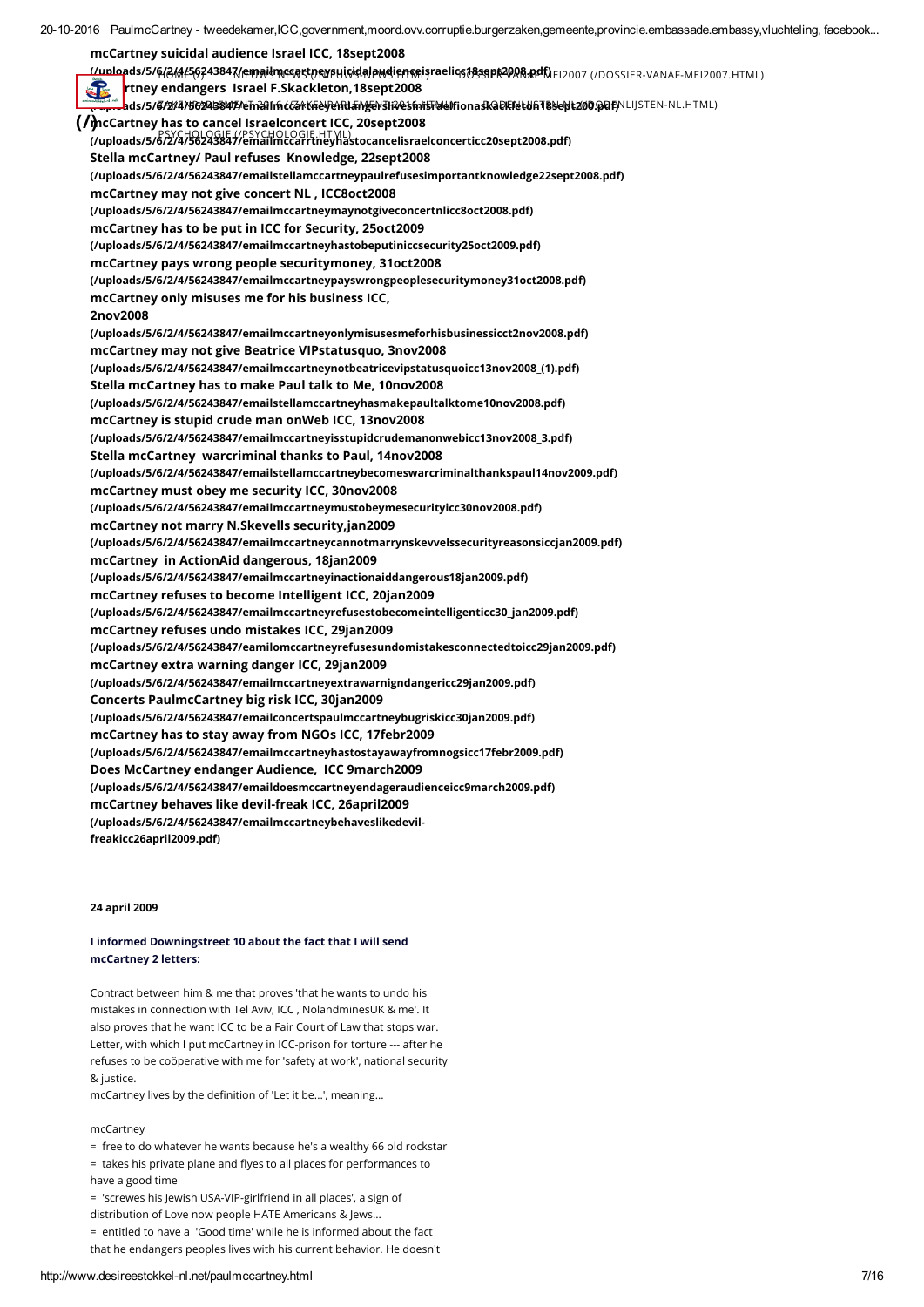have to change anything about it for security for other human beings



an't have to respect law, now he's connected to an ICC-case of a

 $(f)$  free to build war 'on his own initiative' and may refuse to take up  $\sigma$ dvices & constructions that build peace off earth, because he can't be brought to court in UK anyway...

= free to make money out of above mentioned activities for his individual bankaccount, although this results in stalking/hatemail & death of aid-workers & lawless people.

Its not in line with the mentality of UK-parliament = 'we don't want to make money out of war-victums; we work carefully with businessdeals'.

Tyrant Dr Sir Paul mcCartney 'destroyes many good relationships, intentions, mentalities & solutions for justice'

Because I can't start a lawcase against him in London, I have to put him in ICC-prison.

I've got emails that prove 'how often I begged him to talk with me for true peace... or to build safety at work for all of us...'.

19 april 2009

# Letter to QueenElizabeth on Knighthood mcCartney, 19april2009 [\(/uploads/5/6/2/4/56243847/openletterqueenelizabethroyalfamilyuk19april2009s.pdf\)](http://www.desireestokkel-nl.net/uploads/5/6/2/4/56243847/openletterqueenelizabethroyalfamilyuk19april2009s.pdf)

# PaulmcCartney has to contact me before 1 june 2009. [\(/uploads/5/6/2/4/56243847/paulmccartneystopswar17april2009.pdf\)](http://www.desireestokkel-nl.net/uploads/5/6/2/4/56243847/paulmccartneystopswar17april2009.pdf)

Paul... 'YOU are the problem'!

You behave like a pitiful OLD MAN who wants to keep up his fairy tale 'Beatles', without growing in wisdom.

Because times have changed YOU MUST grow in wisdom, but instead of enjoying this new - last- phase in life, you prefer to: discriminate, humiliate, insult destroy the identitiy of a person who critizes you because you are DrSirPmcC... you ignore lives & work of persons who protest against your rude & crude behavior...now you damage them for indefinite times... = you refer to them as being 'Media' instead of working with them together as being Human beings on Earth...., steal their work.... and pretend its your own idea...., destroy their only survival-strategy and make money out if it for your bankaccount...., laugh at their pain... when they ask you top stop and learn forom your misktakes..... And you want to turn you TERRIBLE behavior into you Saint-approach

And you blame others for everything that goes wrong in life...!!!!!

When you refuse to make up with me, officially... - like normal human beings do - your message to me is:

'I want to keep you in pain as much as I possibly can...and make the future of your kids hel too..'.

Your message to NoLandminesUK is:

to life....

'Even when Desiree can make Barack Obama clean up ICC, I 'm going to continue to break down 'safety at work' for aid-workers... because I LOVE to be a TYRANT... I want to be in controle of peoples mind...'...

Your message to Jamie Oliver is: 'O... Desiree will fix you up with safety .. I don't care for you...'.

You play games with human bodies at the cost of many lives in the media.... and you enjoy it... Sick bastard!

You are clearly NOT FIT enough to take care of your own communications for 'Security...and fair lives for All of Us'. this is why I

NIEUWS NEWS [\(/NIEUWS-NEWS.HTML\)](http://www.desireestokkel-nl.net/nieuws-news.html) DOSSIER VANAF MEI2007 [\(/DOSSIER-VANAF-MEI2007.HTML\)](http://www.desireestokkel-nl.net/dossier-vanaf-mei2007.html)

<u>www.web.as to survive with the survive without Fundamental Human Rights TML) DODENLIJSTEN NL [\(/DODENLIJSTEN-NL.HTML\)](http://www.desireestokkel-nl.net/dodenlijsten-nl.html) DODENLIJSTEN PODENLIJSTEN NL (/DODENLIJSTEN-NL.HTML)</u>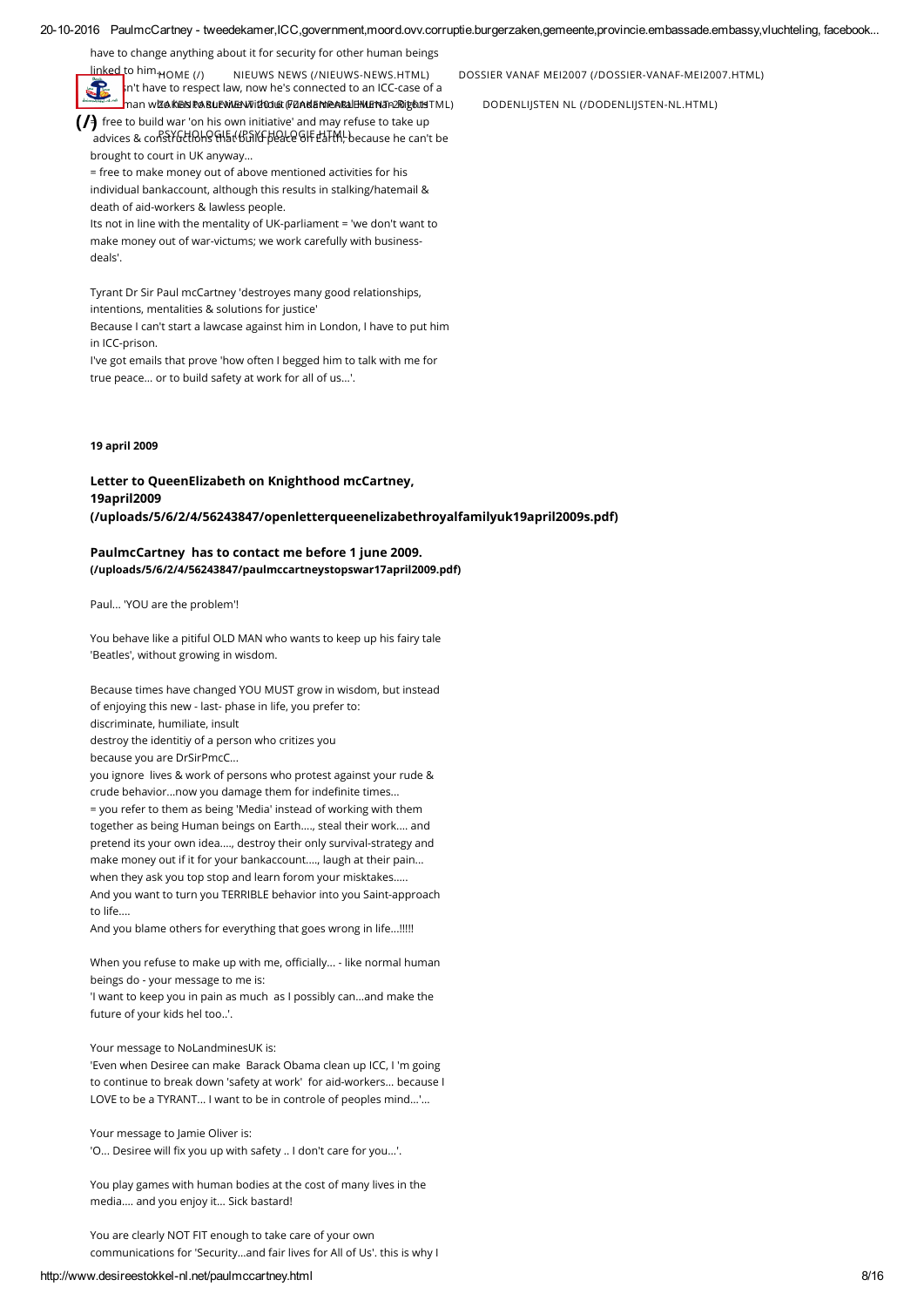have to write large parts of the letter we have to send to ICC both, to

make NEW Haal Weystems work ws NEWS (/NIEUWS-NEWS.HTML)

35 Now yo want to be a Tyrant, I don't live with the illusion that I can ZAKENPARLEMENT 2016 [\(/ZAKENPARLEMENT-2016.HTML\)](http://www.desireestokkel-nl.net/zakenparlement-2016.html) DODENLIJSTEN NL [\(/DODENLIJSTEN-NL.HTML\)](http://www.desireestokkel-nl.net/dodenlijsten-nl.html)  $(f)$  ange your behavioral- pattern for the better..., but I do want my Selfprotection and I V6th ' Safelty (185) EU Ale Make to Me)& you'. I want to make ICC work as a Fair Court of int. Law.

And...

I want to be the Dutch mother for Beatrice, officially. You and Heather are the most terrrible parents a USA-VIP-girl of 5 years old can have today... GATVERDAMME!

If he refuses I'll put him in ICC-prison for torturing my family and people linked to him and me.

I'm feeling sick, because I have to defend myself with these kind of strategies. Having a fever...and more...

14 april 2009

# My email to Downingstreet10 on Paul mcCartney is War maker, 14april2009

#### [\(/uploads/5/6/2/4/56243847/downingstreet10paulmccartneyiswarmaker14april2009.pdf\)](http://www.desireestokkel-nl.net/uploads/5/6/2/4/56243847/downingstreet10paulmccartneyiswarmaker14april2009.pdf)

Paul mcCartney,

Last week, I put on the TV and saw an interview between a Lord M... and BBC-reportor on the subject:

'UK doing business in Irak'. Final conclusion of Lord M.=

UK can't do bunisess in Irak at the moment, because our UK-soldiers just left that country.

We don't want to build the image that 'we enrich ourselves at the cost of lives of war-victums',

Its not certain that business-results will be profitable for war-victums, linked to UK soldiers'.

NOW we have DrSir PmcC

(I don't blame you for 'NOT going to therapy during your wedlock with Heather / making mistakes you could have removed...by going to therapy'. Evolution. You have to accept this stupidity in yourself...) BUT.

Heather misused NoLandminesUK as a tool to blackmail more money out of you during your divorce-procedure. You ignore this, because you believe 'my private life is my private life'. Well it isn't! Certainly not when aid-workers & war-victums get damaged & killed because to the McCartney-group. You misuse people - who live & work in a dangerous situation - as a PR-campaign. They distribute your name....so you will sell more CD's & tickets.... People who have to sacrifice their lives for your Holiday-lifestyle are excluded from your civilized behavior, your music...Your so called 'Love'...

Queen Elizabeths Knight - DrSirPmcC - wanted to teach the World a lesson in Peace-building by going to Tel Aviv. He is linked to an ICCcase of a NL-war-victums who will bring Peace to Earth, one day ...when she gets the opportunity to do so... DrSirPmcC refuses to talk to this woman 'because he's a VIP and she's poor & lawless; besides he wants to Sc... his Jewisch USA-VIP-girlfriend on the beach and in SELF-made warzone Tel Aviv to prove that he knows what 'Love' is... Desiree with her ICC-case is the best & cheapest safety-insurance system one can find on Earth, because Worlds'presidents are informed about her lawcase. How Desiree survives is her problem. NoLandminesUK 'can drop death too'.... All for the Definition of Love, made by DrSirPmcC.

I asked you 'to talk to me', many times. You don't have to right to endanger my life, the lives of my children, NLF-readers & aid-workers, by ingoring legal responsibilities.... being linked to all kinds of people... You don't have to right to make money out if this procedure invented by you!

DOSSIER VANAF MEI2007 [\(/DOSSIER-VANAF-MEI2007.HTML\)](http://www.desireestokkel-nl.net/dossier-vanaf-mei2007.html)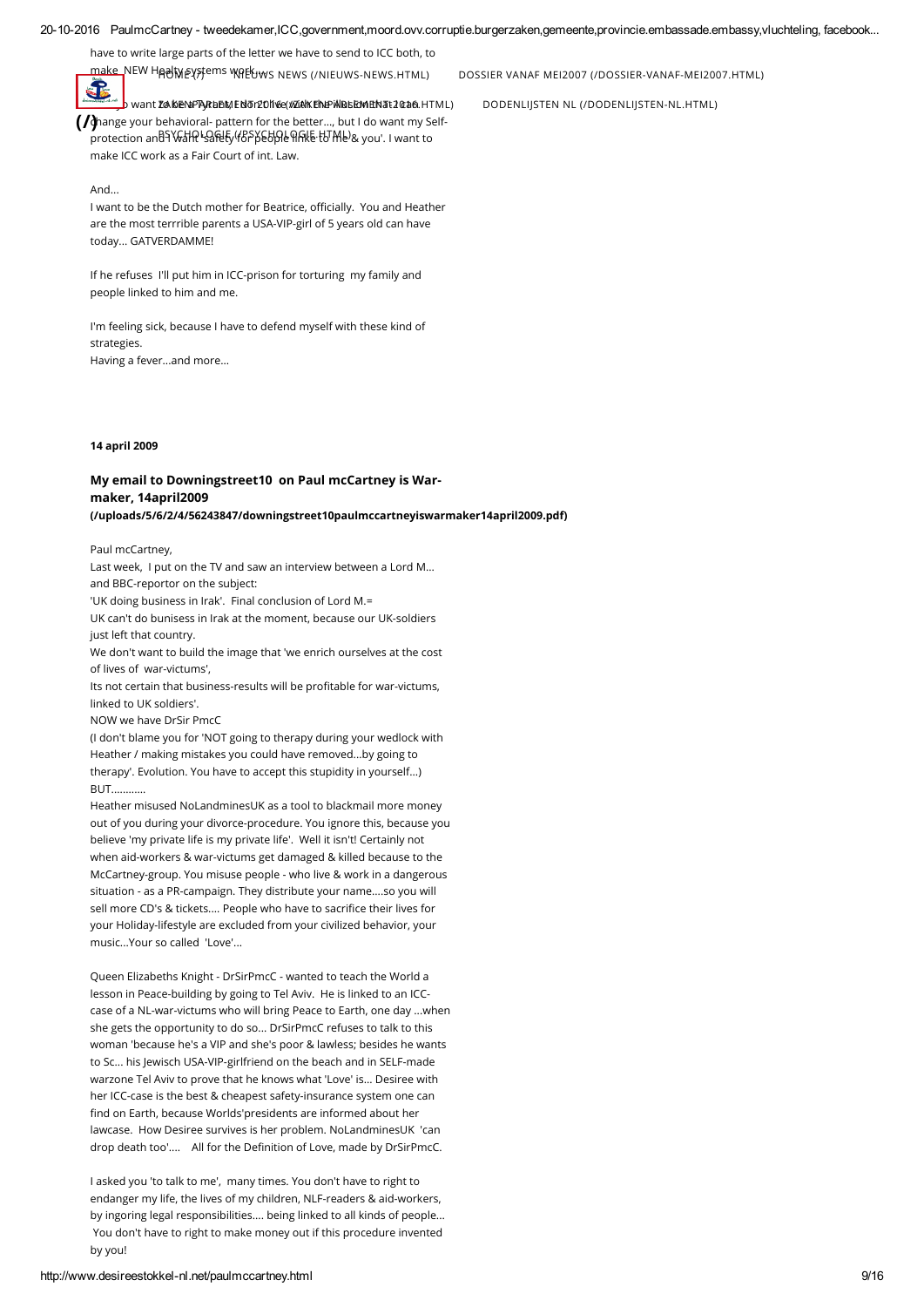

You are being falked peain! I ren NOT. EWS YA PENDYS-REIGYS I flat non- DOSSIER VANAF MEI2007 [\(/DOSSIER-VANAF-MEI2007.HTML\)](http://www.desireestokkel-nl.net/dossier-vanaf-mei2007.html) emails are from NLF-readers who want you to support me... If you get any... ZAKENPARLEMENT 2016 [\(/ZAKENPARLEMENT-2016.HTML\)](http://www.desireestokkel-nl.net/zakenparlement-2016.html) DODENLIJSTEN NL [\(/DODENLIJSTEN-NL.HTML\)](http://www.desireestokkel-nl.net/dodenlijsten-nl.html)

PSYCHOLOGIE [\(/PSYCHOLOGIE.HTML\)](http://www.desireestokkel-nl.net/psychologie.html)

You want to be linked to my ICC-case but you refuse to accept legal responsitibilties inherent to it!

# Result:

You are an UK-businessman who wants to enrich himself at the cost of lives of war-victums & aid-workers. Worldwide.

With an USA-business-mentality. The majority of people & war-victums HATE that mentality and the way it distributes war over Earth! You bring UK in disgrace... and turn yourself into a war-criminal being linked to ICC & NoLandminesUK or other NGOs.

# I told you:

'You have to choose between F...& F... Nancy... or... being a good father to your daugther Beatrice...'

So, whats it going to be...!?

This is the last time I ask you to contact me. We need to talk to come to an official agreement. You are legally not in a postion anymore to dictate that agreement, but I'll find a way to make life work. For All of Us.

The next official letter I have to send you by mail is to put you into prison for being a war-criminal.

There's something wrong with the VIP-mantality = you all believe you have 'freedom to kill'.

# 12 april 2009

Paul mcCartney...a warning...!

You refuse to be civilized to me 'because I may not endanger your holiday-lifestyle'.

I am a threat to you; you only want to misuse me:

= As cheap security-policy with my ICC-case

= As source of inspiration for the Fireman CD - the war-criminal in you

= For your PR-campaign for the Digital-Beatle-collection.

= I prove Earth that you are a tyrant now building his SELF-made WARZONE. You never apologized to anyone for taking the wrong path in your life = you don't care if you damage others...

# YOU HAVE 2 OPTIONS:

You continue your tyrant-behavior, what implies 'that you don't care for security at your concerts/fundraisings/people connected to you.... And, that you want ICC to be a Hitler-court on Earth. In THIS CASE you will cause more hell on Earth = I will put you into ICC-prison for the rest of your life when you cause attacks or something like it on individuals linked to you.

You stop being a low-intelligent tyrant, contact me, so we can work out an agreement. When you stick to it, people will not get hurt deeper. Than I can give Earth 'a Greencard on your fair behavior for warvictums'. = You will stop ICC-war-cirmes, supported by EU, UN, NATO. What Barack Obama will do with ICC is still unclear. I HATE YOU

= don't you ever think again 'that you can fuck me'. Did your son tell you 'that I never wanted to be screwed by you = I am simply not that kind of girl'. Or did you never give him my letter; did you open it yourself?

# O....STOP the SALE of the Fireman CD

= NLF-readers don't want to see a video with a Jewish-USA-VIP-halfnaked-woman in it calling: 'Change'

= They don't want to be humiliated & insulted by your USA-VIP-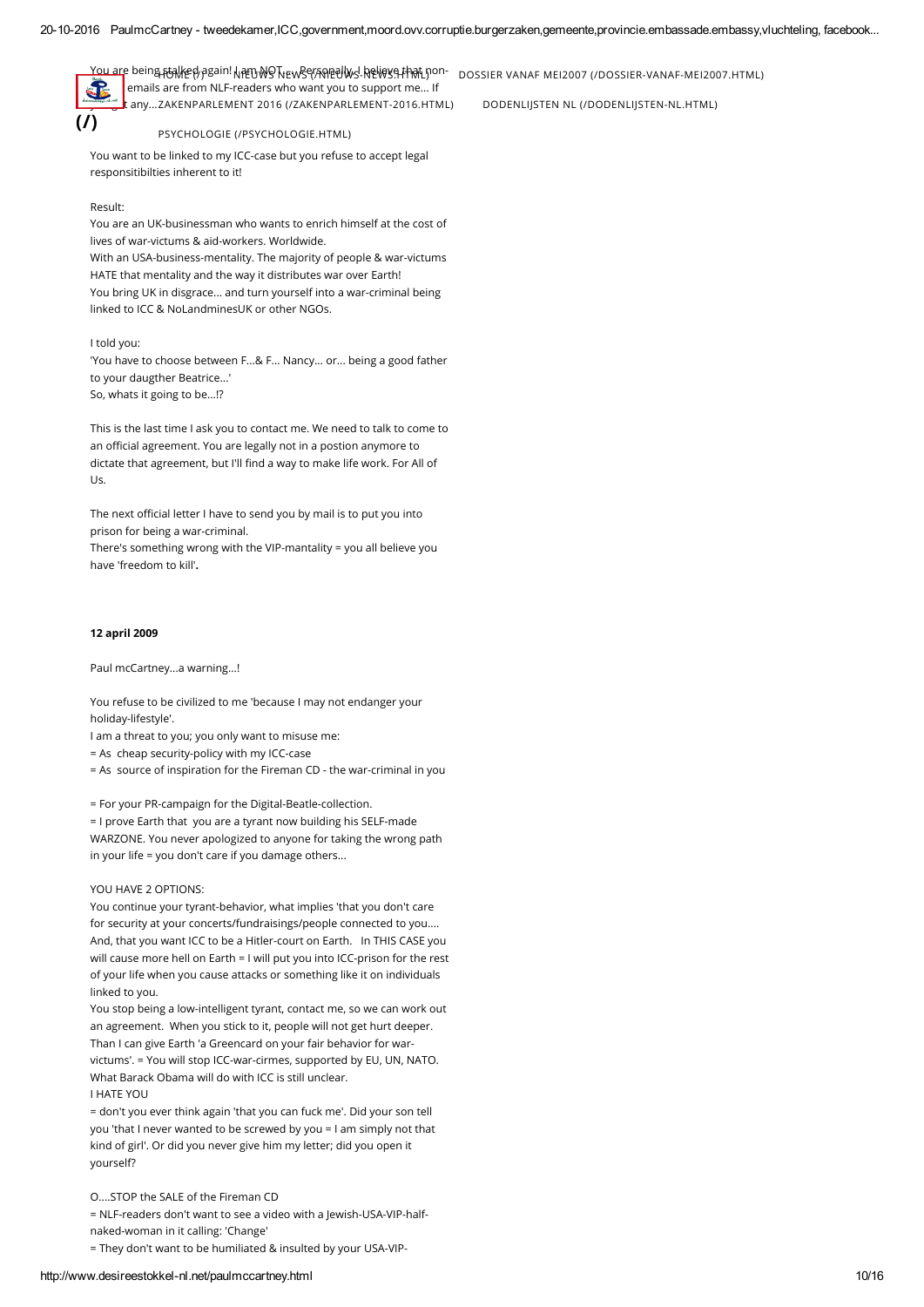attitude:'I can do what I want because I am Dr Sir Paul mcCartney',

including to [enrich](http://www.desireestokkel-nl.net/) myself at the cost of poor & lawless with an ICC.

\_\_\_\_\_\_\_\_/ou playAKENPARLEMENT l20016s6/DebRARLEMENT-2016.HTML) DODENLIJSTEN NL [\(/DODENLIJSTEN-NL.HTML\)](http://www.desireestokkel-nl.net/dodenlijsten-nl.html)

DOSSIER VANAF MEI2007 [\(/DOSSIER-VANAF-MEI2007.HTML\)](http://www.desireestokkel-nl.net/dossier-vanaf-mei2007.html)

[\(/\)](http://www.desireestokkel-nl.net/)<br>Desiree Stokkef YCHOLOGIE [\(/PSYCHOLOGIE.HTML\)](http://www.desireestokkel-nl.net/psychologie.html)

case

# [http://www.paulmccartney.com/news.php](http://www.paulmccartney.com/1593/2009-04) (http://www.paulmccartney.com/1593/2009-04)

Dr Sir PmcC has not contacted me, related to a security-threat....Don't know whats true or false! Look..., if I want to kill this man, I shall kill him myself. Oké!?

What I do know is that he doesn't care for anybody else but himself.... He becomes revengeful when you criticize him; will never do something good for you after criticism! I warned people for the consequences of the fact he relates to me in an Evil way. Or lives of aid-workers...!

ICC is a highly dangerous court of law.

Barack Obama wants to be friends with EVERYBODY...

Good heavens! He sure doesn't comprehend corruption in EU & UN..... Hillary Clinton is doing her best, but Solid Evidence for NLFs is not her strongest point.

I can't even begin to explain 'how traumatized I am of this Dr Sir PmcCmonster and the way he handles me'.

He doesn't even care for the fact that I've got 2 young kids too! And I don't have family, money, houskeeping, butlers, nannies to take take of my children.

I assume that Paul rather believes other VIPs over war-victums?

But don't threat him, don't kill him. I want him alive in ICC-courtroom. He can always stop his cruelties towards me, but he refuses to.

I'm a little more ahead of you - NLF-reader- , in dealing with 'psychopats'... You have to rely on me... Many NLF-readers trust my messages and attempts to build fairness & Love! So can you....

Conclusion: FBI has not been at my frontdoor, I must be telling truth! Neither has INTERPOL, but they are EU...

## 4 march 2009

Paul,

Gods & Goddesses told me: 'Paul can still give you 3 happy years'.

2 Questions from you to me: When can we meet for a good talk? What do you need? I'll promise you to give it...

G & G alsways instruct me when I hate a person; I hate you for what you do to me and others

Desiree.

25 february 2009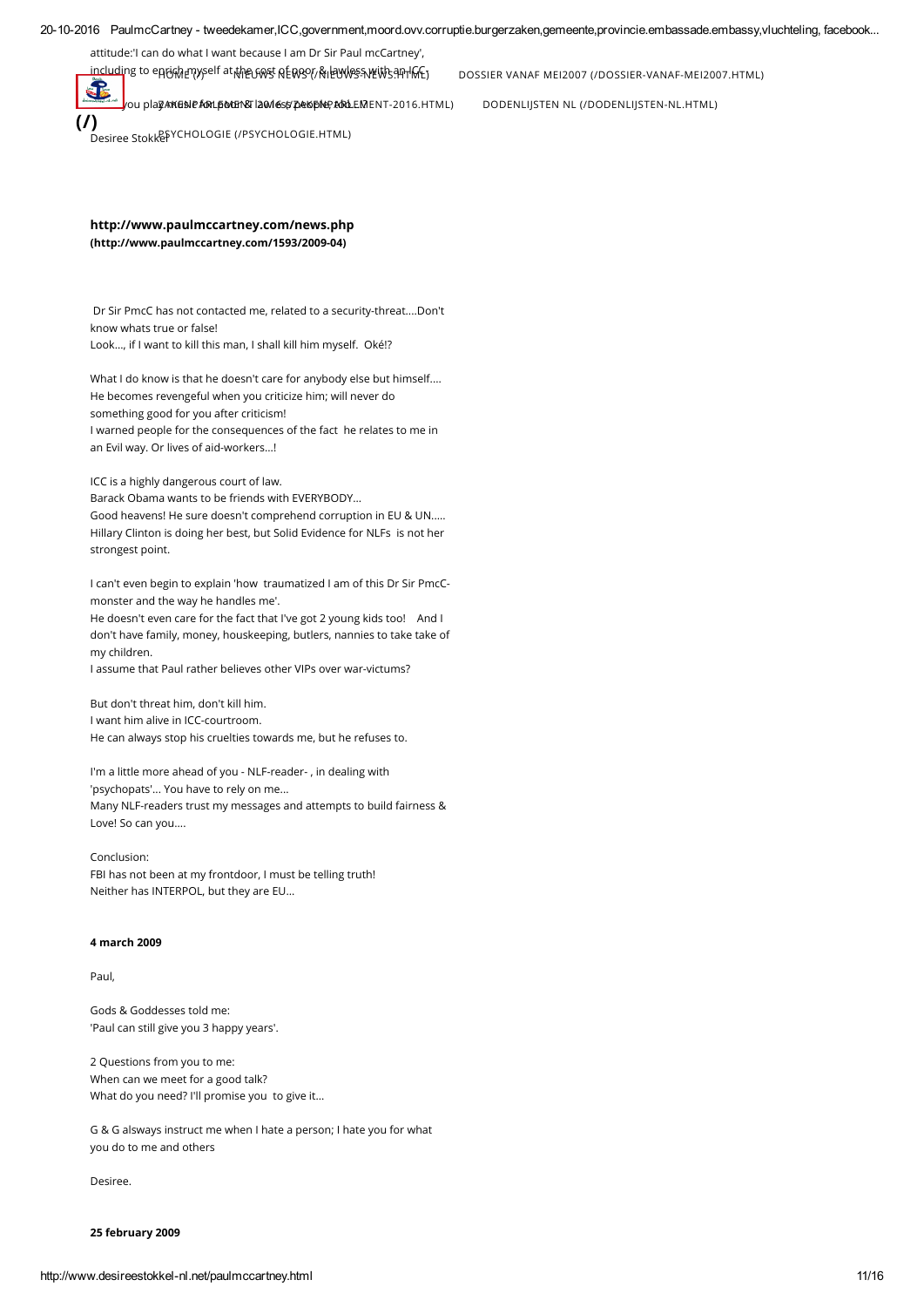Email for Beatrice Milly mcCartney,25 february 2009

LL**uploads/5/6/2{{{56}43847{/nlfem3al{E{v}eatricem3ll\}{mscartney25febry3sy2RQ9}.ndf)** MEI2007 [\(/DOSSIER-VANAF-MEI2007.HTML\)](http://www.desireestokkel-nl.net/dossier-vanaf-mei2007.html)

36 I can't make your father Love you, Beatrice. ZAKENPARLEMENT 2016 [\(/ZAKENPARLEMENT-2016.HTML\)](http://www.desireestokkel-nl.net/zakenparlement-2016.html) DODENLIJSTEN NL [\(/DODENLIJSTEN-NL.HTML\)](http://www.desireestokkel-nl.net/dodenlijsten-nl.html)  $\left(\int \right)$ e's is sóóóóó unbelievable arrogant & stubborn, that he can't accept that powers bigger than himself are in charge! Desiree PSYCHOLOGIE [\(/PSYCHOLOGIE.HTML\)](http://www.desireestokkel-nl.net/psychologie.html)

17 february 2009

Paul mcCartney,

I told you everything about Warchild

= the NL-royal family makes sure that those kids stay 'lawless... and that the Int.Criminal Court can be corrupt = endanger the lives of kids who are witnesses...'.

= they turn NL into a violent dictatorship together with balkenende & co, 'because they only want to behave like Dictator-barbiedolls'.

I want you to stay away from NGOs. You don't have the right to kill people!

Whats needed to stop you!?

Look, when you only want to travel around the World as a VIP and fuck your VIP-girlfriend.... Do it! But don't suggest to the World 'that you are such a nice fair goodhearted loving man', because you don't care if you cause hell in

another human being'.

You move on from one NGO to the next, leaving behing you a trace of damaged & endangered persons. NoLandmines 'is almost flat' because of you!

I told FBI:

'I am too tired to warn all persons PmcC damages with his crude attitude towards me'.

Eye-yoga? Do you want to turn blind, before your time? You are specialized in blind-folding people, so perhaps Gods & Goddesses take revenge on you... From the day you tell truth, your eyes will become much better. I can't read or write anymore when I am 70-75 years old, but I can close my eyes for instructions of the meeting of G & G... Already can, at the age of 43.

Desiree

# 11 february 2009

Message for Beatlefans & PaulmcCartney,11febr2009 [\(/uploads/5/6/2/4/56243847/nlfbbeatlefanspaulmccartney11febr2009.pdf\)](http://www.desireestokkel-nl.net/uploads/5/6/2/4/56243847/nlfbbeatlefanspaulmccartney11febr2009.pdf)

# 9 february 2009

No Grammy foundation Dr Sir PmcC? Thanks! This man circles on a roundabout at the moment; to the Devils' track or the Soundwave of Lovers?

When I give the FBI 'a Greencard on his behavior' he's free to make his own choices again....

Desiree What's next, Paul...?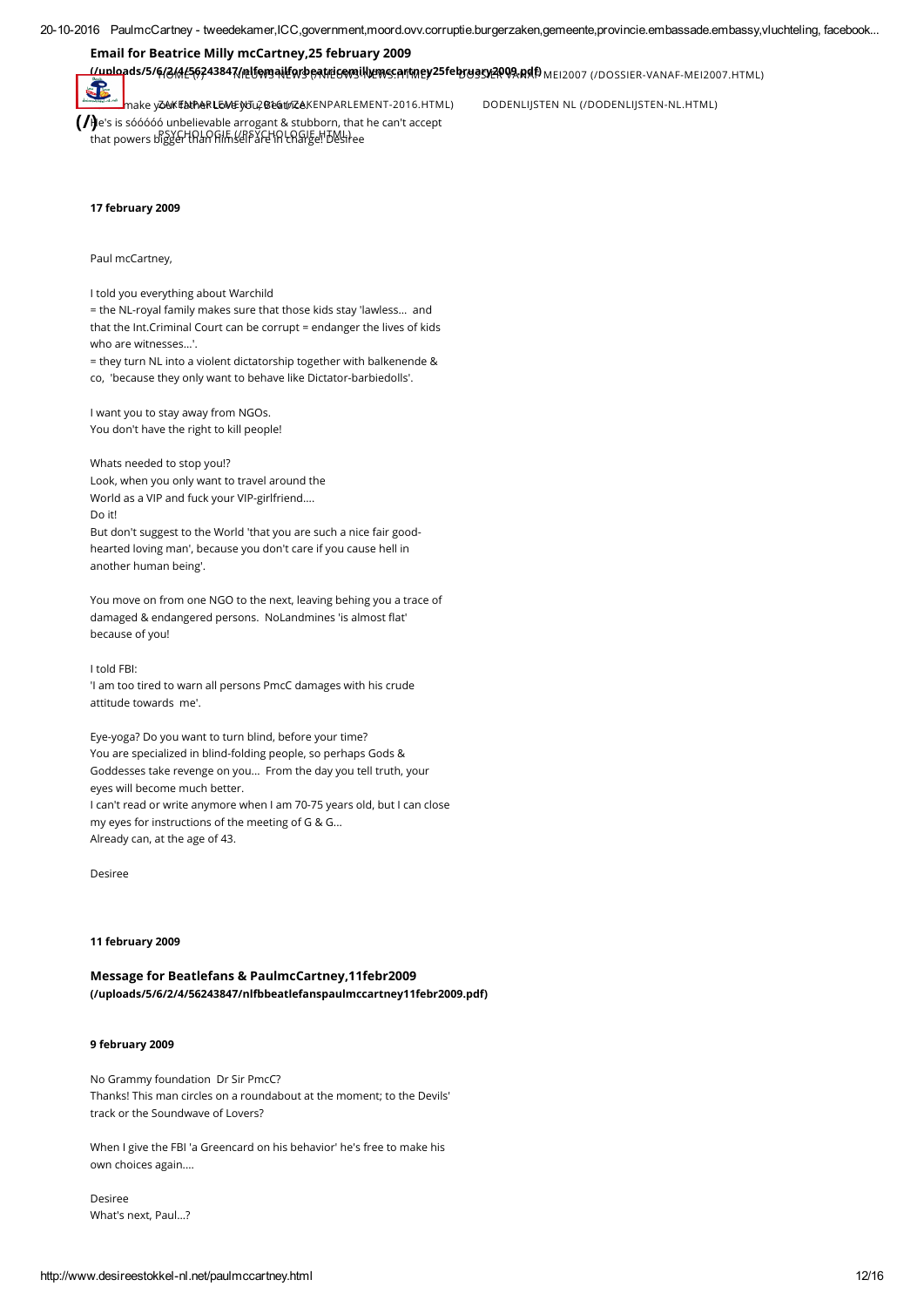<mark>1 febr</mark>µary 2009 <sub>ME (/)</sub> 30

LCCartn**ey Kefwserdem Engle**s for the tod and the histories in the historic methode in the local to the method o (/gonnection with me, NLF and his Tel Aviv-concert. Aid-workers areYat banger tille to hits behavior, "But he doesn't care. He has started 'a charm-offensive in the media, presenting himself as a

civilized man'. I think of him as a cold-blooded-killer who only wants to make money

out of war-victums and misuses me & NGOs for it.

Personally, I don't understand why Nancy wants to marry him under current circumstances.

Conditions are wrong.

Paul clearly abuses a woman - me - who turns to him for help = I am too poor & too lawless, therefore he feels free to destroy me and people linked to me. Or even linked to him.

'To rescue a persons life is just a big joke to him', something to laugh at....

My email to PaulmcCartney on his behavior in the media, 30jan2009.

[\(/uploads/5/6/2/4/56243847/int.criminalcourt30\\_jan2009paulmccartney.pdf\)](http://www.desireestokkel-nl.net/uploads/5/6/2/4/56243847/int.criminalcourt30_jan2009paulmccartney.pdf)

Paul mcCartney wants war, no peace..., 31 jan 2009 [\(/uploads/5/6/2/4/56243847/paulmccartneywargodmeeting31jan2009.pdf\)](http://www.desireestokkel-nl.net/uploads/5/6/2/4/56243847/paulmccartneywargodmeeting31jan2009.pdf)

8 january 2009

PaulmcCartney doesn't want to stop genocide, while he can do this together with me, 8 january2009 [\(/uploads/5/6/2/4/56243847/paulmccartney8jan2009.pdf\)](http://www.desireestokkel-nl.net/uploads/5/6/2/4/56243847/paulmccartney8jan2009.pdf)

Paul,

You can think: 'Desiree can have half my income from the Tel-Aviv-concert; the other half goes to the ICC-victumfund... and everyone is better off'. But this is not the reality! With you behavior you make dictators & criminals working for ICC stronger, victums weaker.

I want you to stay way from war & poverty, now you refuse to educate yourself and to adjust yourself to more experienced war-victums.

You don't have the right to make life of people - who already live in hel - more painful.

Its you who causes 'vanity fair', not me.

Desiree.

Email to Paul mcCartney about wedlock in 2009 [\(/uploads/5/6/2/4/56243847/emailpaulmccartneyaboutwedlock2009.pdf\)](http://www.desireestokkel-nl.net/uploads/5/6/2/4/56243847/emailpaulmccartneyaboutwedlock2009.pdf)

Dr Sir James Paul mcCartney,

I want to marry you for Worldpeace in 2009. 'We need each other...' You need a good mother for Beatrice, You want to stay out of ICC-prison.

NIEUWS NEWS [\(/NIEUWS-NEWS.HTML\)](http://www.desireestokkel-nl.net/nieuws-news.html) DOSSIER VANAF MEI2007 [\(/DOSSIER-VANAF-MEI2007.HTML\)](http://www.desireestokkel-nl.net/dossier-vanaf-mei2007.html)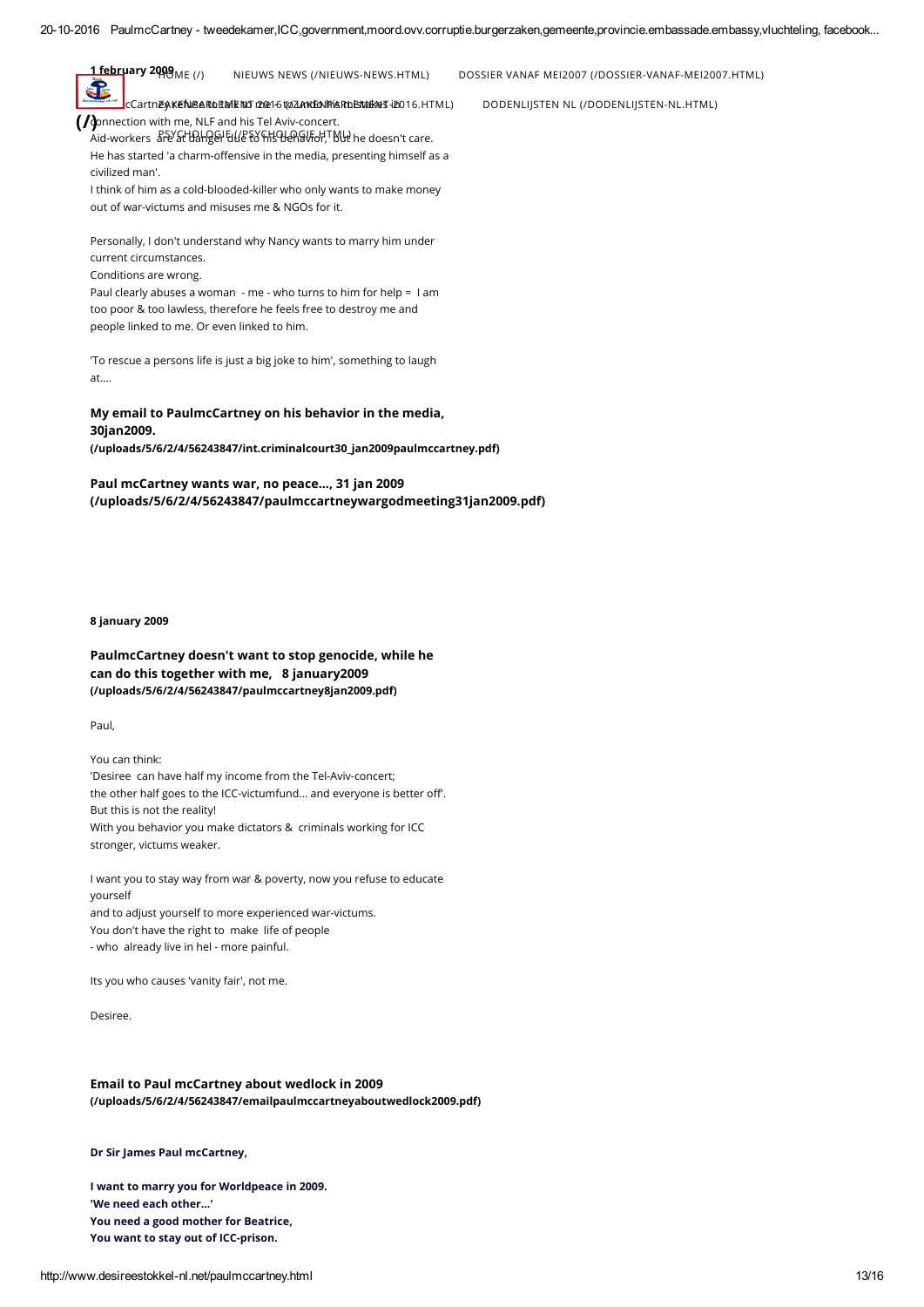# Want to be a hero in front of the meeting of

<u>Gods &</u> Goddeနန္တန္ေု <sub>(/)</sub> NIEUWS NEWS [\(/NIEUWS-NEWS.HTML\)](http://www.desireestokkel-nl.net/nieuws-news.html) DOSSIER VANAF MEI2007 [\(/DOSSIER-VANAF-MEI2007.HTML\)](http://www.desireestokkel-nl.net/dossier-vanaf-mei2007.html)

36 the title mrs and cartney 2001 stop and cartners and the title many and the title many and the title many and the title many of the title many and the title many of the title many of the title many of the title many of the

 $\left(\frac{\int \theta \, \mathrm{d} \theta}{\int \theta \, \mathrm{d} \theta} \right)$  an English father for my children. Don't want to put you hill ice prision. OGIE.HTML) Want to take my vows in front of the meeting of Gods & Goddesses.

You, me, children at O5.00 hrs in your garden Need to hear the Birds'song.

Paul mcCartney feels No NLF-shame, 6 nov2008 [\(/uploads/5/6/2/4/56243847/openletpaulmccartneynlfthinking6nov2008.pdf\)](http://www.desireestokkel-nl.net/uploads/5/6/2/4/56243847/openletpaulmccartneynlfthinking6nov2008.pdf)

He turns my pain and war related into a theather-play.

I have to stop him for myself and other war-victums.

I prefer to have a massive relationship as woman-man in equity & equality..., to prove that mankind can overcome all kinds of barrieres.

But if necessary I put him in ICC-prison for my self-protection or security for others in war-zone.

Its up to him....I am not his slave; he 's very crude to me.

Email about this website, 12 november 2008

[\(/uploads/5/6/2/4/56243847/int.criminalcourt12nov2008paulmccartney.pdf\)](http://www.desireestokkel-nl.net/uploads/5/6/2/4/56243847/int.criminalcourt12nov2008paulmccartney.pdf)

#### 25september2008

# Letter to Paul mcCartney on Tel Aviv-concert, 25 sept2008 [\(/uploads/5/6/2/4/56243847/lettertopaulmccartney25september2008.pdf\)](http://www.desireestokkel-nl.net/uploads/5/6/2/4/56243847/lettertopaulmccartney25september2008.pdf)

ICC-judge has to write a verdict about the fact that Paul mcCartney misuses me, my ICC-case against NL & ICC as a very cheap securitymeasure for his concerts in Israel. He makes money out of it! He also complicates my ICC-case...and he gives signals that create war instead of peace....

#### 26 september2008

# Article in Telegraph.UK mcCartney spends 1.5 million on security Tel Aviv [\(http://www.telegraph.co.uk/news/celebritynews/3078864/Sir-](http://www.telegraph.co.uk/news/celebritynews/3078864/Sir-Paul-McCartney-spends-1.5-million-on-security-for-Israel-concert.html)Paul-McCartney-spends-1.5-million-on-security-for-Israelconcert.html)

I feel sick when I read about his security-policies and investments.

He doesn't want to invest in Me - to make sure I survive ICC and bring peace to the World with a solid legal procedure for every individual - . This investment would be about 10.000 euro, to be payed back to him after I received the payment for the damage. Paul mcCartney hates war-victums!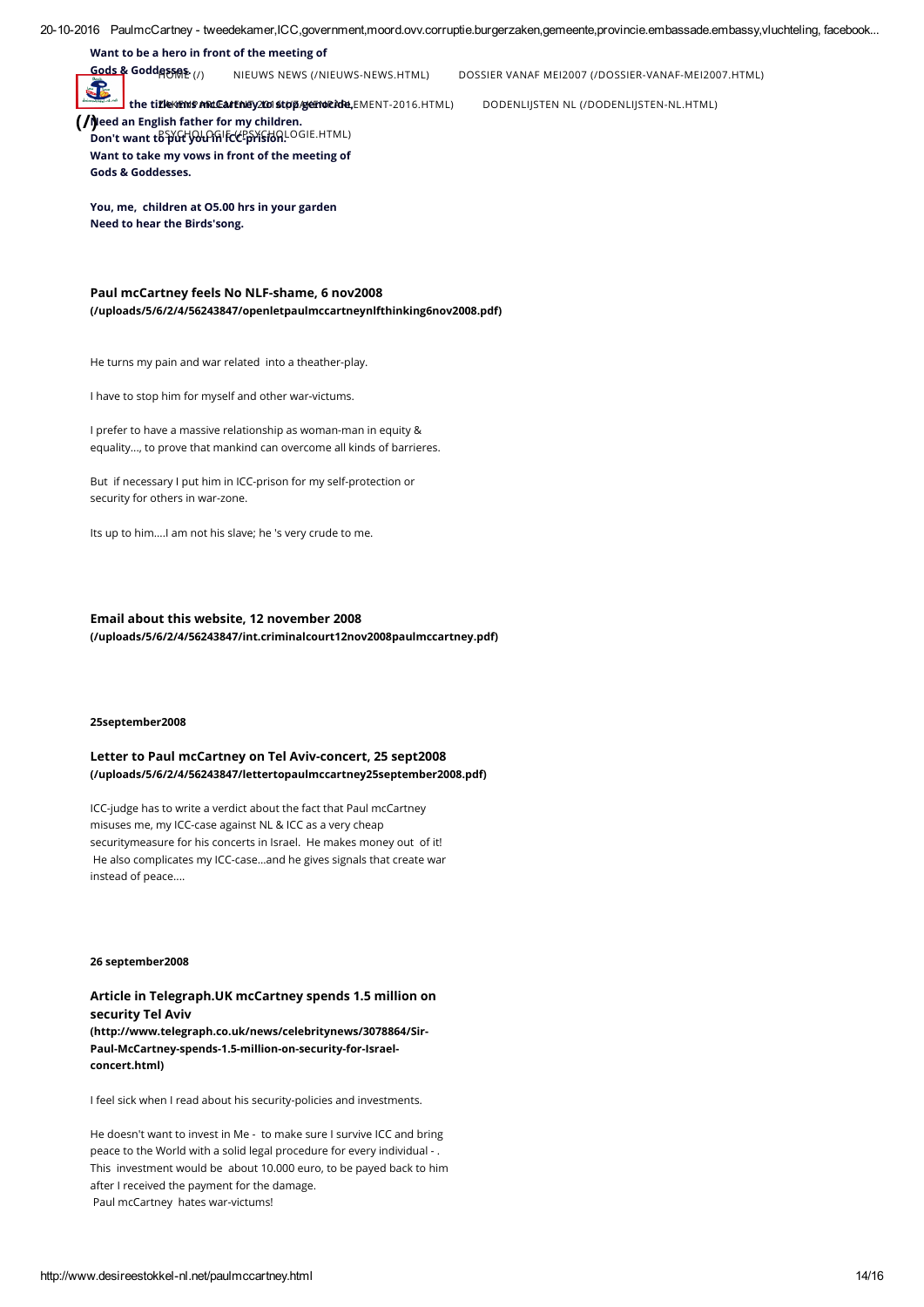

 $rac{1}{2}$  mcCartney on the soundwave to Love, 16 may 2008 [HOME](http://www.desireestokkel-nl.net/) (/) NIEUWS NEWS [\(/NIEUWS-NEWS.HTML\)](http://www.desireestokkel-nl.net/nieuws-news.html) DOSSIER VANAF MEI2007 [\(/DOSSIER-VANAF-MEI2007.HTML\)](http://www.desireestokkel-nl.net/dossier-vanaf-mei2007.html)

[\(/uploads/5/6/2/4/56243847/openletpaulmccartneynlfthinking16may2008.pdf\)](http://www.desireestokkel-nl.net/uploads/5/6/2/4/56243847/openletpaulmccartneynlfthinking16may2008.pdf) ZAKENPARLEMENT 2016 (/ZAKENPARLEMENT-2016.HTML) DODENLIJSTEN NL [\(/DODENLIJSTEN-NL.HTML\)](http://www.desireestokkel-nl.net/dodenlijsten-nl.html)

My behavior can be heard on the path ful arousal." No Love alone. Its this song on your soundwave: 'I hate I' [\(/\)](http://www.desireestokkel-nl.net/) PSYCHOLOGIE [\(/PSYCHOLOGIE.HTML\)](http://www.desireestokkel-nl.net/psychologie.html)

Paul mcCartney 'levels' a startingpoint 26 may 2008 [\(/uploads/5/6/2/4/56243847/openletpaulmccartneynlfbehavior26may2008.pdf\)](http://www.desireestokkel-nl.net/uploads/5/6/2/4/56243847/openletpaulmccartneynlfbehavior26may2008.pdf)

Paul mcCartney in 'listening comprehension', 8 june2008 [\(/uploads/5/6/2/4/56243847/openletpaulmccartneynlfthinkingl8june2008.pdf\)](http://www.desireestokkel-nl.net/uploads/5/6/2/4/56243847/openletpaulmccartneynlfthinkingl8june2008.pdf)

Paul mcCartney moet vrouw vrij kopen, 23 june 2008 [\(/uploads/5/6/2/4/56243847/paulmccartneymoetvrouwkopen23june2008.pdf\)](http://www.desireestokkel-nl.net/uploads/5/6/2/4/56243847/paulmccartneymoetvrouwkopen23june2008.pdf)

Paul mcCartney has to buy woman free,23 june 2008 [\(/uploads/5/6/2/4/56243847/paulmccartneyhastobuywoman23june2008.pdf\)](http://www.desireestokkel-nl.net/uploads/5/6/2/4/56243847/paulmccartneyhastobuywoman23june2008.pdf)

Paul mcCartney is NLF-coward, 7 aug 2008 [\(/uploads/5/6/2/4/56243847/openletpaulmccartneynlf](http://www.desireestokkel-nl.net/uploads/5/6/2/4/56243847/openletpaulmccartneynlf-coward7aug2008.pdf)coward7aug2008.pdf)

Heather Mills in NLF, 9 august 2008 [\(/uploads/5/6/2/4/56243847/openletheathermills9aug2008.pdf\)](http://www.desireestokkel-nl.net/uploads/5/6/2/4/56243847/openletheathermills9aug2008.pdf)

Heather Mills - NLF 50 Love-questions- 23 aug 2008 [\(/uploads/5/6/2/4/56243847/openletheathermillsnlf50loveq23aug2008.pdf\)](http://www.desireestokkel-nl.net/uploads/5/6/2/4/56243847/openletheathermillsnlf50loveq23aug2008.pdf)

NLF-reprimand for Paul mcCartney,13 august 2008 [\(/uploads/5/6/2/4/56243847/openletpaulmccartneynlfreprimand13august2008.pdf\)](http://www.desireestokkel-nl.net/uploads/5/6/2/4/56243847/openletpaulmccartneynlfreprimand13august2008.pdf)

PaulmcCartney & Political corruption, 5 sept2008 [\(/uploads/5/6/2/4/56243847/openletpaulmccartneypoliticalcorruption5sept2008.pdf\)](http://www.desireestokkel-nl.net/uploads/5/6/2/4/56243847/openletpaulmccartneypoliticalcorruption5sept2008.pdf)

[\(/uploads/5/6/2/4/56243847/lettertojamesmccartney8september2008.pdf\)](http://www.desireestokkel-nl.net/uploads/5/6/2/4/56243847/lettertojamesmccartney8september2008.pdf)James mcCartney - Stop Paul's war-FIASCO - 8sept2008 [\(/uploads/5/6/2/4/56243847/lettertojamesmccartney8september2008.pdf\)](http://www.desireestokkel-nl.net/uploads/5/6/2/4/56243847/lettertojamesmccartney8september2008.pdf) [\(/uploads/5/6/2/4/56243847/lettertojamesmccartney8september2008.pdf\)](http://www.desireestokkel-nl.net/uploads/5/6/2/4/56243847/lettertojamesmccartney8september2008.pdf)

#### James,

Your fathers' fiasco can still be removed from the agenda of Gods & Goddesses, if he wants to restore his mistakes.

'Paul & I have to start all over'. Thats all, because he & I took off in 2008. His criminal behavior is still fresh! He has to behave like a civilized adult who cares about what happens to me, in his relationship with me. Who wants me to survive the ICC-case for solid peace.

D.

# Paul mcCartney in 'Let it not be' 12sept2008 [\(/uploads/5/6/2/4/56243847/openletpaulmccartneyletitnotbe12sept2008.pdf\)](http://www.desireestokkel-nl.net/uploads/5/6/2/4/56243847/openletpaulmccartneyletitnotbe12sept2008.pdf)

Money can buy Evolution & Evaluation. No Love... Intentions with money:

- Sincere investment for a better life for All of Us

- Psychoses from hatred to stop Evolution & Evaluation

- Psychoses from Love to make self-pitty grow